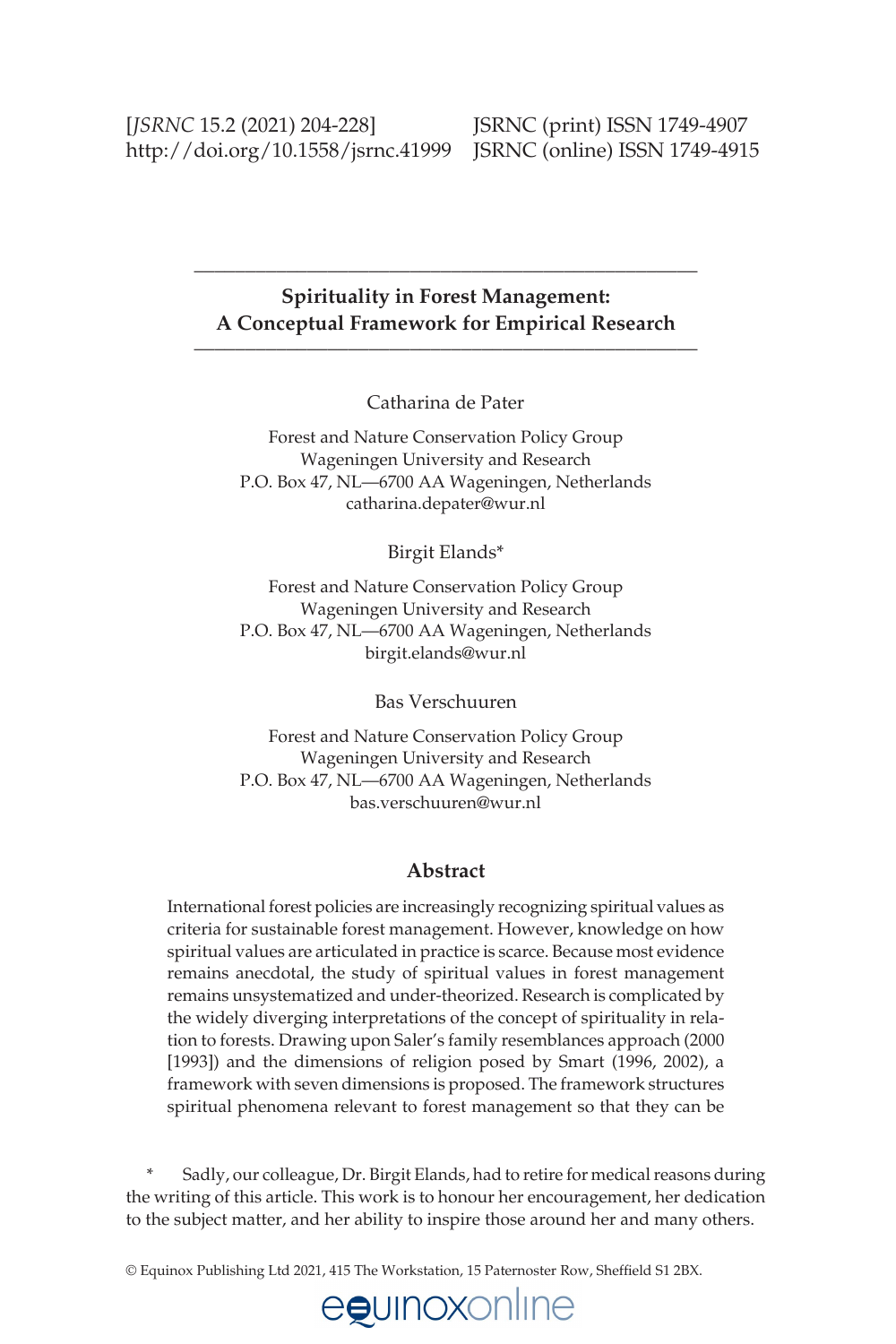studied systematically. It attempts to accommodate the various ontologies and epistemologies connected to spirituality in forest management. We discuss the pros and cons of the framework and make recommendations for its application in the analysis of forest management plans and practices.

**Keywords**<br>Spiritual values, spirituality, forests, sustainable forest management, family resemblance approach, dimensions of religion, nature experience

#### *Introduction*

Major global forest-related policies and strategies include spiritual values as part of the concept of sustainable forest management often in combination with social and/or cultural values (FSC 2015; PEFC 2018; MCPFE 2002; IUFRO 2007). Herein, we raise the question how spiritual values are translated into the practice of forest management and what problems are encountered in doing so. In order to help answer this question, this study presents a conceptual framework to study spiritual phenomena relevant to forest management. Driver et al. (1999) discussed the implications of including spiritual values in the management of public lands in the United States. We share their conclusion that in order to accommodate the diversifying needs of society, land managers would have to recognize users' deeper spiritual values and incorporate them in management practices (List and Brown 1999). Driver et al. (1999: 5) define spiritual values as indicating 'hard-to define nature-based values that help maintain and renew the human spirit', and characterize them as 'hard to measure', 'intangible', 'ethereal', or 'psychologically deep' values associated with land. This article adopts Driver's definition and the characteristics mentioned, with the understanding that non-human spirits are included.

 Over the past twenty years much has changed in terms of recognizing the importance of spiritual values in the conservation of forests, nature, and biodiversity. Even the postmodern sciences which study this phenomenon in practice have seen a considerable paradigm shift; the 'ontological turn' (Holbraad and Pedersen 2017). Globalization has led to growing interaction between interest groups from different parts of the world who have different perspectives on nature and forests (Wiersum and Sands 2013). As a consequence, forest managers are confronted with increasingly diverse demands from an ever-changing society. In many countries, forest management has evolved from formal, centralized management executed by professionals into a diverse range of participatory management arrangements involving a variety of stakeholders,

© Equinox Publishing Ltd 2021.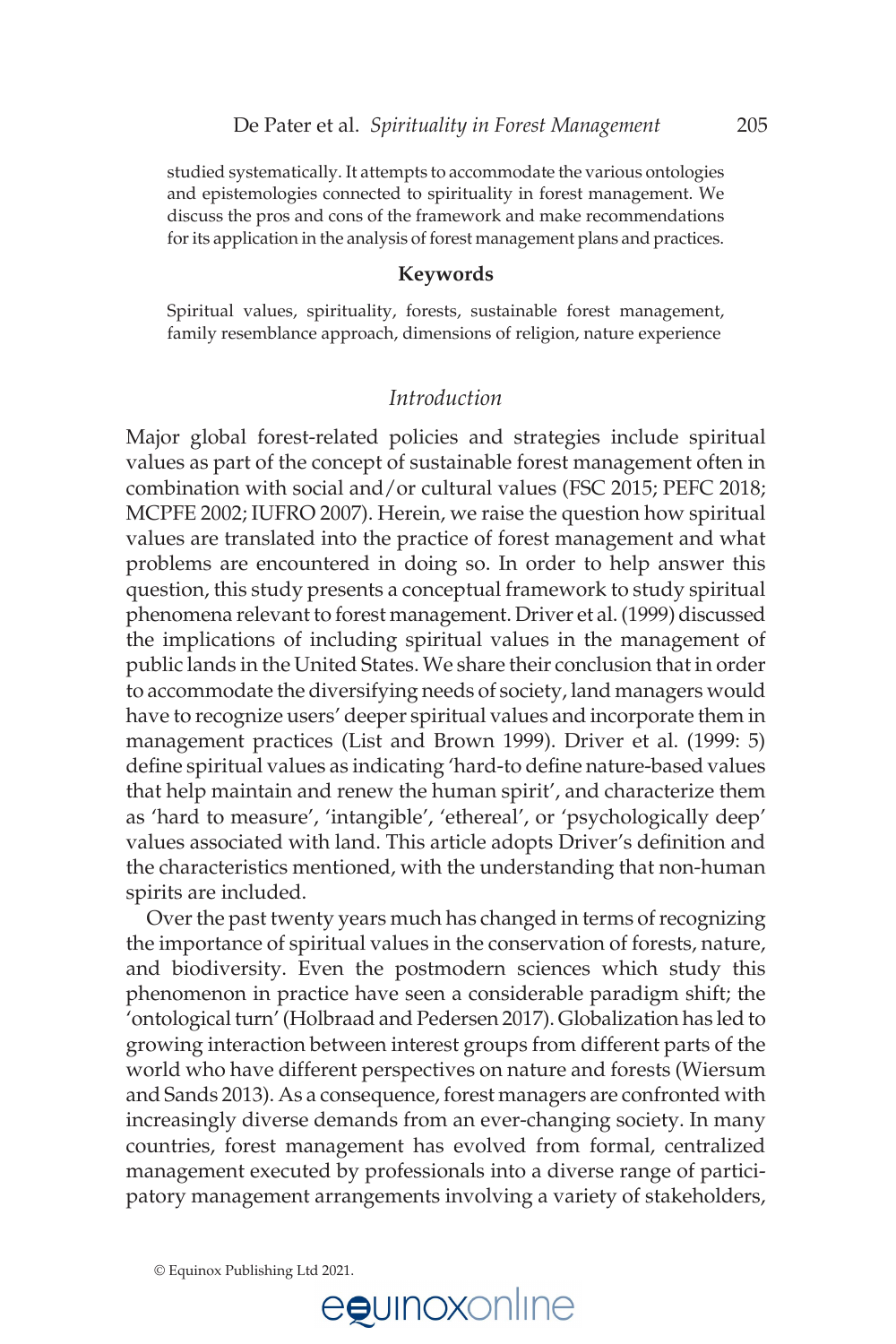especially local communities and Indigenous people (Gilmour 2016). Citizens' direct or indirect influence on forestry practices is growing, and ranges from voluntary co-operation in sylvicultural work (Mattijsen et al. 2017) to activist opposition against tree cutting or hunting. Spiritual values informed by deep-seated worldviews—Indigenous, Western nature-based, mainstream religious, or secular—are at the core of people's underlying concerns for forests (De Pater, Scherer-Rath, and Mertens 2008; Verschuuren et al. 2021; Taylor 2010a; Terhaar 2009). Divergence in worldviews is therefore often at the root of forest conflicts (Buijs 2009; Redmond 1999; Satterfield 2002). While awareness of diverging worldviews could mitigate such conflicts (Howitt and Suchet-Pearson 2006), the nature and role of worldviews—including spiritual values—in citizen–forester interactions remains insuflciently understood (Driver and Ajzen 1999; Lewis and Sheppard 2005; Konijnendijk 2008).

Indigenous peoples have used their growing political influence to have cultural and spiritual values incorporated in the conceptualization of sustainable forest management within the above-mentioned global policies and certification schemes. Despite the fact that there is little systematic knowledge about how spiritual values have informed practices of sustainable forest management (see, for instance, Agnoletti and Santoro 2015), progress has been made in three related areas. First, there is a growing body of literature that conceptualizes cultural and spiritual values and looks at their role in protected areas and conservation management (Harmon and Putney 2003; Verschuuren and Brown 2019; Verschuuren et al. 2021). Second, the field of Traditional Forest-Related Knowledge, of which spiritual values are an important part, has progressed (Trosper and Parrotta 2012). Third, participatory forest management arrangements with local and Indigenous peoples, such as community-based and social forestry, have expanded considerably over time (Gilmour 2016). These three fields offer some empirical evidence demonstrating the incorporation of spiritual values in forest conservation and management. However, the evidence derived from the above areas remains anecdotal, specifically in relation to forest management. Consequently, the study of spiritual values in forest management remains unsystematized and under-theorized.

 Current research displays several notable knowledge gaps. First, forest managers' perspectives on spiritual values have, on the whole, been less researched than users' perspectives, at least in the West. Exceptions are a large foresters' oral history project in Finland (Paaskoski 2010), a study of foresters' and users' spiritual values in the USA (Terhaar 2009), and a small study of foresters' spiritual concerns in the Netherlands (De Pater, Scherer-Rath, and Mertens 2008). In collaborative forms of forest

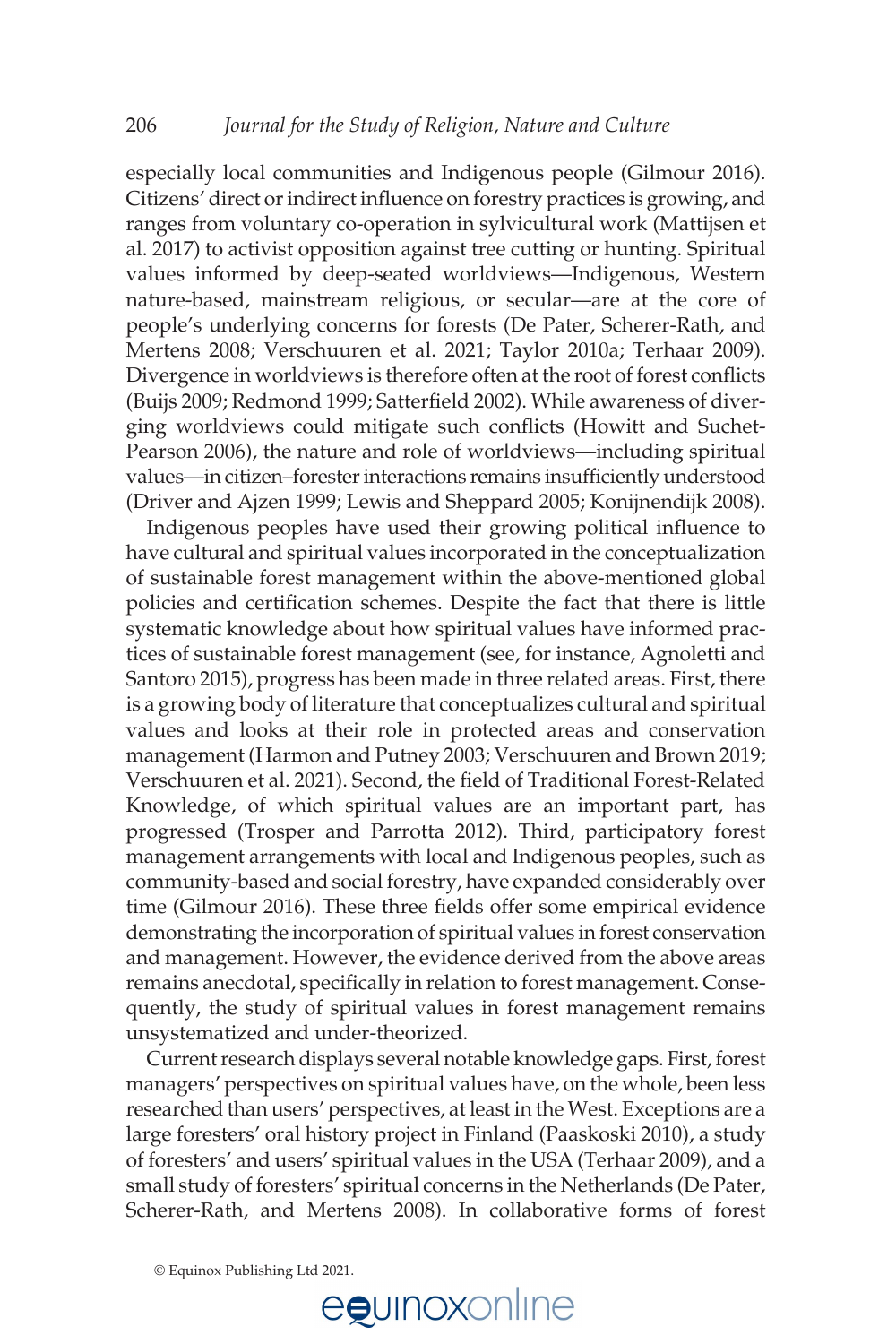management, spiritual values are sometimes factored in, but often in combination with cultural, social, or economic factors (Bulkan 2016; Gilmour 2016).

 Second, most empirical studies have focused on spiritual experiences in nature by users and to some extent on the consequences for changes in behaviour and ethics. These studies predominantly cover the Western world and revealed a positive though often complex relationship between spiritual experiences and nature-oriented activities (Hedlundde Witt 2011; Heintzman 2009, 2011; Muhar et al. 2017). This field shows several knowledge gaps. For one, only part of this research focused on forests. Furthermore, while there is increasing proof of the *restorative* effects of nature on human health (for instance, Summers and Vivian 2018), there is insuflcient focus on the role of spiritual experiences in nature on health (Buzzell and Chalquist 2009). Thirdly, although place attachment and place identity are emerging as important factors underlying forest management, the spiritual roots of people's connection with land are under-researched (Hay 1998; Lewis and Sheppard 2005; Roberts 1999). In general, while *human–nature connections* are increasingly recognized as conducive to pro-conservation behaviour, the role of spirituality in human–nature connections is still poorly understood (Zylstra et al. 2014).

 Third, across Europe, growing public interest in spirituality has led to a growing and diversifying market for spiritual practices (Knippenberg 2015; Heelas and Woodhead 2005). For example, increasing numbers of private and public forest owners open their estates for retreats and meditative walks, and natural burial sites in forests are steadily gaining popularity (Nugteren 2018; Pedroli and During 2019)*.* Demands on forests are also changing with increasing ethnic diversity and concomitant diversity in worldviews. Urban greenspace worldwide is shared by a growing diversity of migrant and non-migrant groups with different requirements for their spiritual needs (Byrne and Goodall 2013). The expansion and diversification of these spiritually driven demands pose specific requirements to the management of forests. Forest managers need to reconcile these demands in their work and acquire new knowledge about multiple forest-related worldviews and intercultural dialogue (Jay et al. 2012). Conceptual research on spiritual governance of sacred forests and landscape elements (Studley and Horsley 2019) could inspire research on its merits for spirituality-inclusive forest management arrangements.

 In order to facilitate knowledge creation and sharing on spiritualityinclusive forest management, the abovementioned knowledge gaps have to be investigated. This requires a conceptual framework that combines

<sup>©</sup> Equinox Publishing Ltd 2021.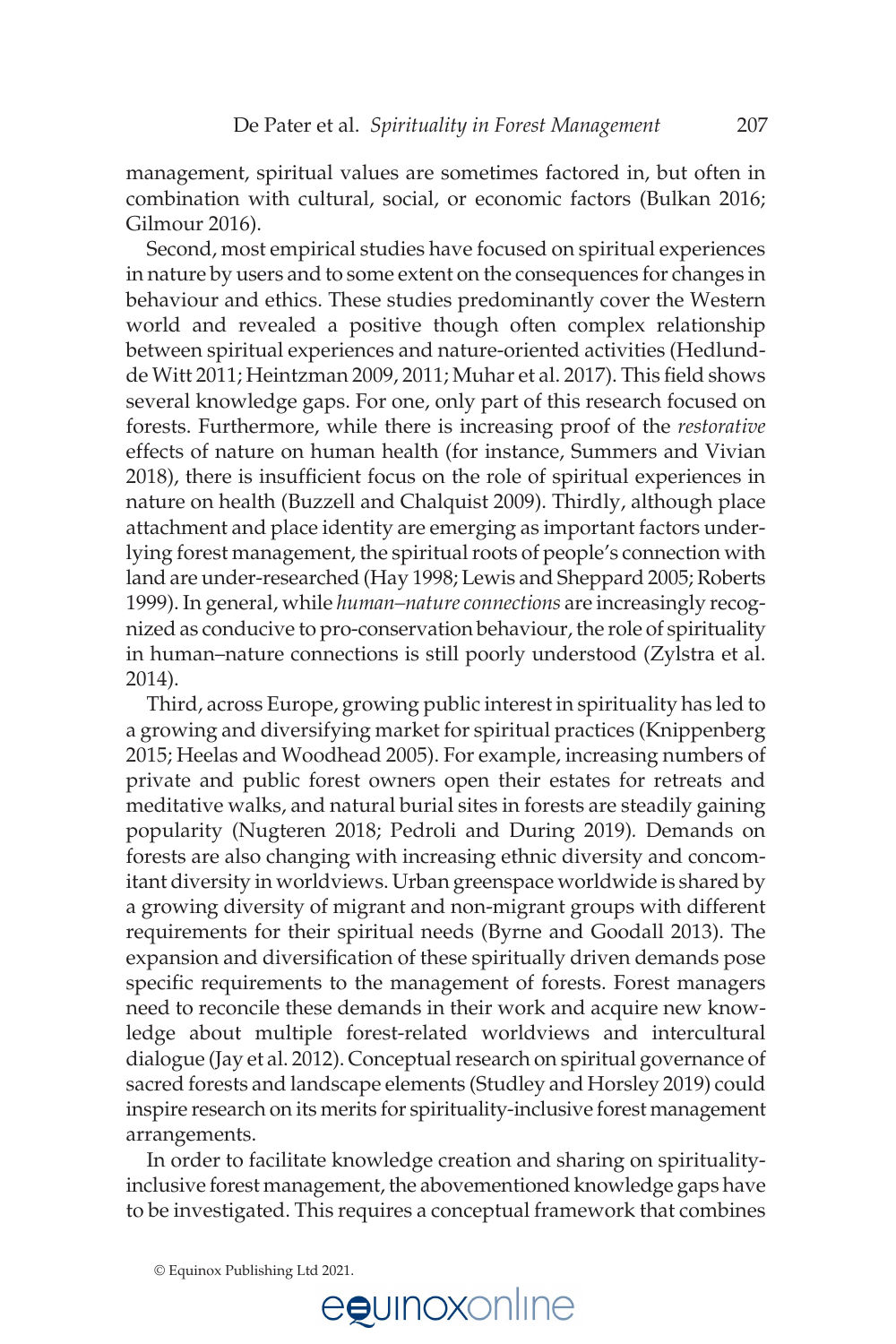the identification of relevant spiritual values across the appropriate practices of forest management, such as management plans, management strategies, field interventions, and policies. Two recent initiatives support this idea. IUCN developed a set of best-practice guidelines for the management of 'cultural and spiritual significance of nature based on a framework of cultural and spiritual values' (Verschuuren et al. 2021). In addition, UNESCO hosts the Initiative on Heritage of Religious Interest, which involves preparing guidelines for the management of religious elements in natural, mixed, and cultural World Heritage Sites (UNESCO: n.d.). These cases demonstrate that efforts to develop practicable approaches already exist, but they do not guarantee a systematic review of scientific literature and method with a focus on forests. Other value assessment frameworks are either too broad or too specific. For instance, Zylstra's four-quadrant model (2018) serves well as a metaframework for the whole of reality. Heintzman's model for nature-based spiritual experiences (2009) works well for studying the specific process of spiritual experience in recreation. A conceptual framework to study not only recreation but the full range of spiritual phenomena relevant to forest management, however, does not yet exist.

#### *Conceptual Framework: Theoretical Approach*

In this study we propose a conceptual framework for studying spiritual values in forest management using a theoretical approach that recognizes the complexity of the subject while yielding a manageable tool for analysis. To construct such a framework, we discuss, consecutively, its theoretical approach, components, and design. Components are researchable units—in this case phenomena commonly attributed with spiritual values, such as sacred trees, ceremonial places, or forest-related myths on the one hand, and elements of forest management, such as management objectives, zoning, or interventions, on the other.

 The theoretical approach underpins the selection and placing of components in the framework. We believe that a 'family resemblances approach' (FRA) is adequate for this purpose. The FRA was first adopted by Saler (2000 [1993]) as an approach to study a wide range of religious phenomena on the basis of multiple characteristics without emphasizing definitional boundaries. It was proven useful by other authors (for instance, Taylor 2010a, 2016; Crews 2019: 350) and even underpinned the editorial scope of this journal (Taylor 2007). While Saler and Taylor use the term 'religion', we will apply the FRA to 'spirituality' instead. The FRA is useful since it allows many different conceptualizations of 'spirituality', as we saw above. Most conceptualizations are somehow

© Equinox Publishing Ltd 2021.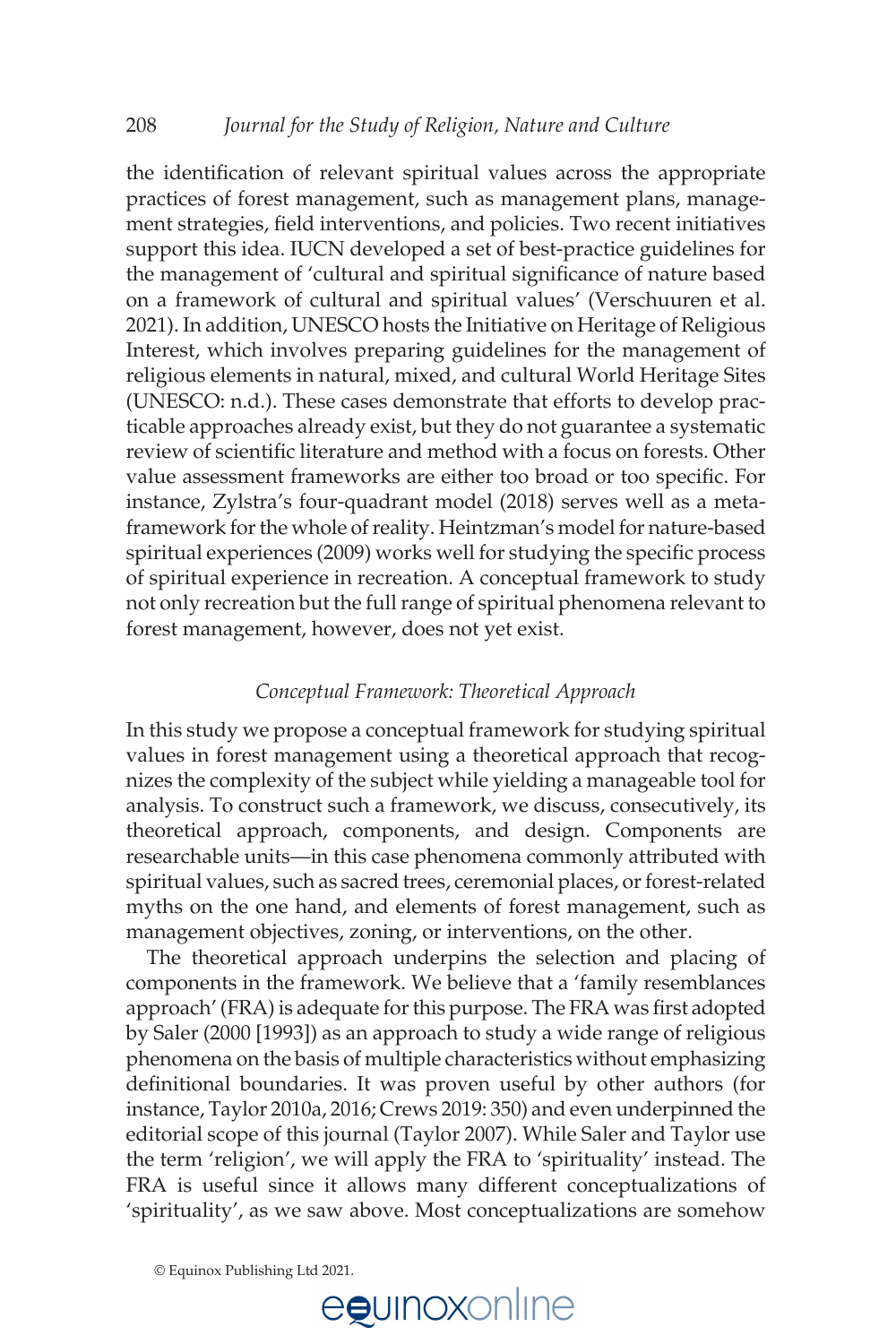engaged with a non-material element that is hard to define and is expressed in many different forms: as transcendental, 'supernatural' beings, a 'higher power', 'Spirit' (Emmons 2003: 93); as a this-worldly divinity, for instance, Otto's 'numinous' (1958 [1917]); or as a sacrality in one's inner self, the goal of one's 'mystical' inward quest (Smart 1973, 1996, 2002). All forms, especially immanentistic ones, are manifest in nature-related spirituality: nature as imbued with 'divine immanentism' (McFague 2000: 31), 'the Goddess Earth' (Harvey 2006: 85-87), 'spirit power' (Anderson 1996: 62), 'ch'i' (Anderson 1996: 16-52) or 'extraordinary forces' (Taylor 2007: 15). Scholars have proposed various umbrella terms to capture this variety of notions without unduly bringing in a theistic or otherwise ontological bias: the Absolute (Waaijman 2001: 1), Paul Tillich's 'Ultimate Concern' (Saler 2000 [1993]: 105-15; Emmons 2003: 96), 'the ultimate' (Carey 2018), or simply 'Focus' (Smart 1973: 67- 73; 1995: 9).

 The advantage of the FRA is that one does not have to apply a sharp definition to each term as long as the abovementioned 'hard-to-define' core (Driver et al. 1999) is somehow present. The requirement of such a core follows from the fact that even the FRA requires boundaries (Taylor 2010b) to enable a robust framework. When, for instance, is a nature experience 'spiritual' and when is it only superficially pleasant? We wish to include as many spiritual phenomena as possible, but also distinguish them from non-spiritual phenomena as far as possible. The boundary will remain blurred, but we agree with Heintzman (2009) and others that in practice it is often the practitioners themselves who identify its nature.

 The FRA also enables accommodation of all spiritual traditions on an equal basis. It is important to recognize the broad ontological diversity underlying spiritual traditions among managers of forests worldwide, especially since they are often intermingled with unequal power balances in governance (Timko and Webbe 2020). For the framework to be applicable as broadly as possible, its construction should not be tainted by preferencing some traditions above others, and certainly not by the Eurocentric bias that religious scholarship has long sought to cast off (Saler 2000 [1993]; von Stuckrad 2003). Instead, we take an open view and recognize whatever ontological perspectives are professed by those engaged in forest management. A case in point are ontologies attributing agency to non-human persons, for instance in the governance of Indigenous sacred sites ('spiritual governance'—Verschuuren and Brown 2019: 300-301). Such and other ontologies will all be accommodated in the proposed conceptual framework.

© Equinox Publishing Ltd 2021.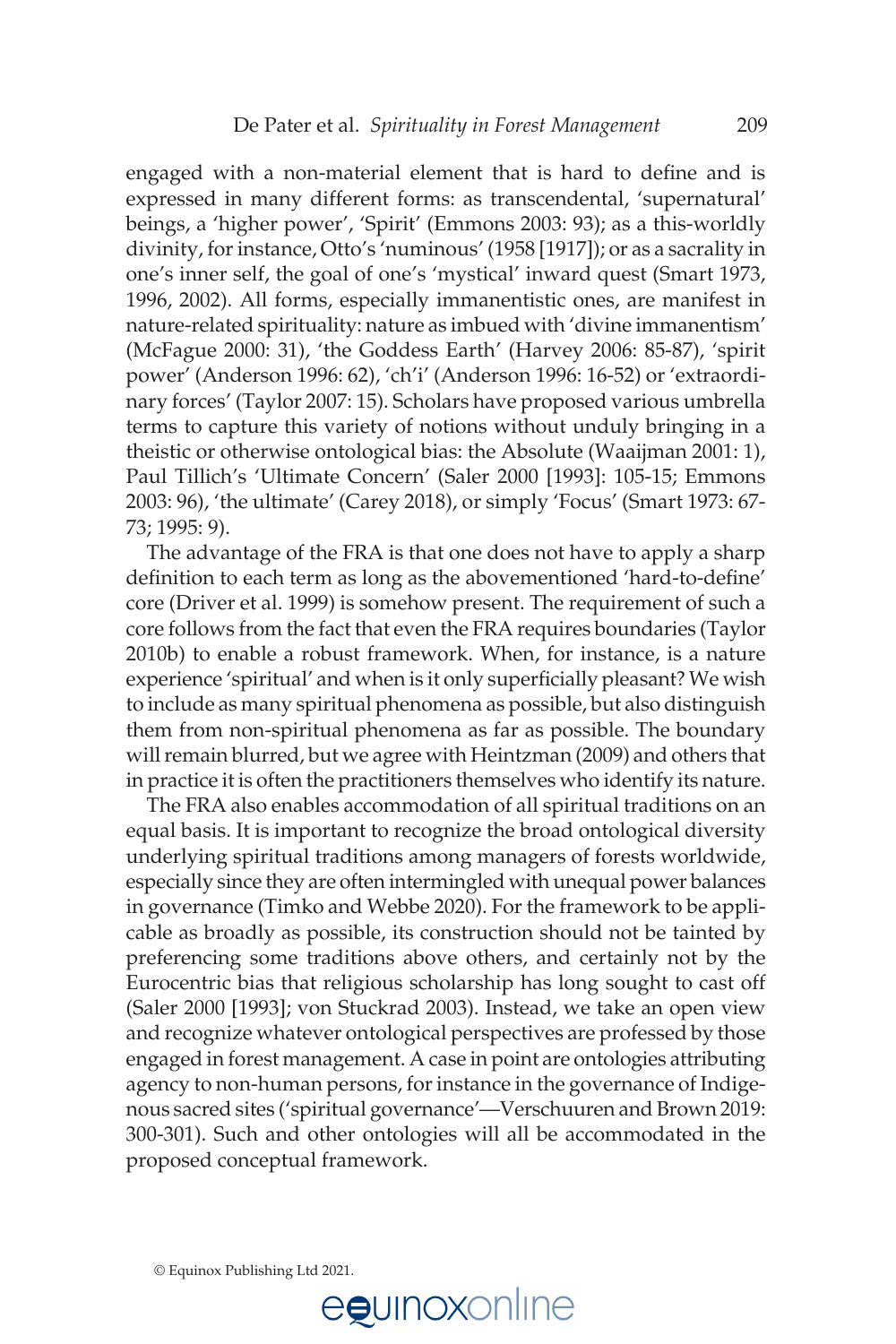#### *Conceptual Framework: Spiritual Values*

Components for the conceptual framework can be divided in two groups: dimensions of spiritual values and elements of forest management. As for spiritual values, various lists of attributes or characteristics exist that served as inspiration (Alston 1967; Southwold 1978; Taylor 2007). The best list for our purpose—not too long while comprising all necessary traits—is the list of dimensions of religion theorized by Ninian Smart (1996, 2002). Smart grounded religious studies on a cross-cultural and non-essentialist basis, much in line with the FRA (1973; Harrison 2006: 151 n. 31). He distinguished seven dimensions of religion, respectively: (1) the practical and ritual dimension; (2) the experiential and emotional dimension; (3) the narrative and mythical dimension; (4) the doctrinal and philosophical dimension; (5) the ethical and legal dimension; (6) the social and institutional dimension; and (7) the material dimension. Smart's ordering of these dimensions was 'random' (Smart 1996: 10) and varied in his publications (Smart 1996, 2002). Consistent with the FRA, he posed that religious and spiritual phenomena could show some, many, or all dimensions. They could be expressed to varying degrees of clarity, and some phenomena could feature in more than one dimension.

| Dimension of<br>Spirituality  | Sub-dimension / Relation<br>with Forest & Nature<br>(in theory) <sup>1</sup>                                               | Relation with Forest &<br><b>Nature</b><br>(in practice) <sup>1</sup>                                                                                        |
|-------------------------------|----------------------------------------------------------------------------------------------------------------------------|--------------------------------------------------------------------------------------------------------------------------------------------------------------|
| 1. Experiential/<br>emotional | 1a. Aesthetic: The Sublime,<br>beauty, awe, fear, the<br>numinous                                                          | Wilderness experience<br>Forests in art<br>'dark forest'                                                                                                     |
|                               | 1b. Restorative: tranquillity,<br>rest, contact with inner<br>self, 'spiritual' healing in<br>nature                       | Forest retreats<br>Vision Ouests<br>Ecotherapy<br>Shinrin yoku (forest<br>bathing)                                                                           |
|                               | 1c. Relational: Connection<br>(with the surrounding)<br>world or with the<br>Ultimate), sense of place,<br>meaning of life | Education (e.g.<br>$\bullet$<br>Natuurwijs children's<br>education in NL)<br>Forest career choice as a<br>vocation<br>Meaning making through<br>nature walks |

| Table 1. Dimensions of spirituality and their relations with forests |  |
|----------------------------------------------------------------------|--|
|----------------------------------------------------------------------|--|

© Equinox Publishing Ltd 2021.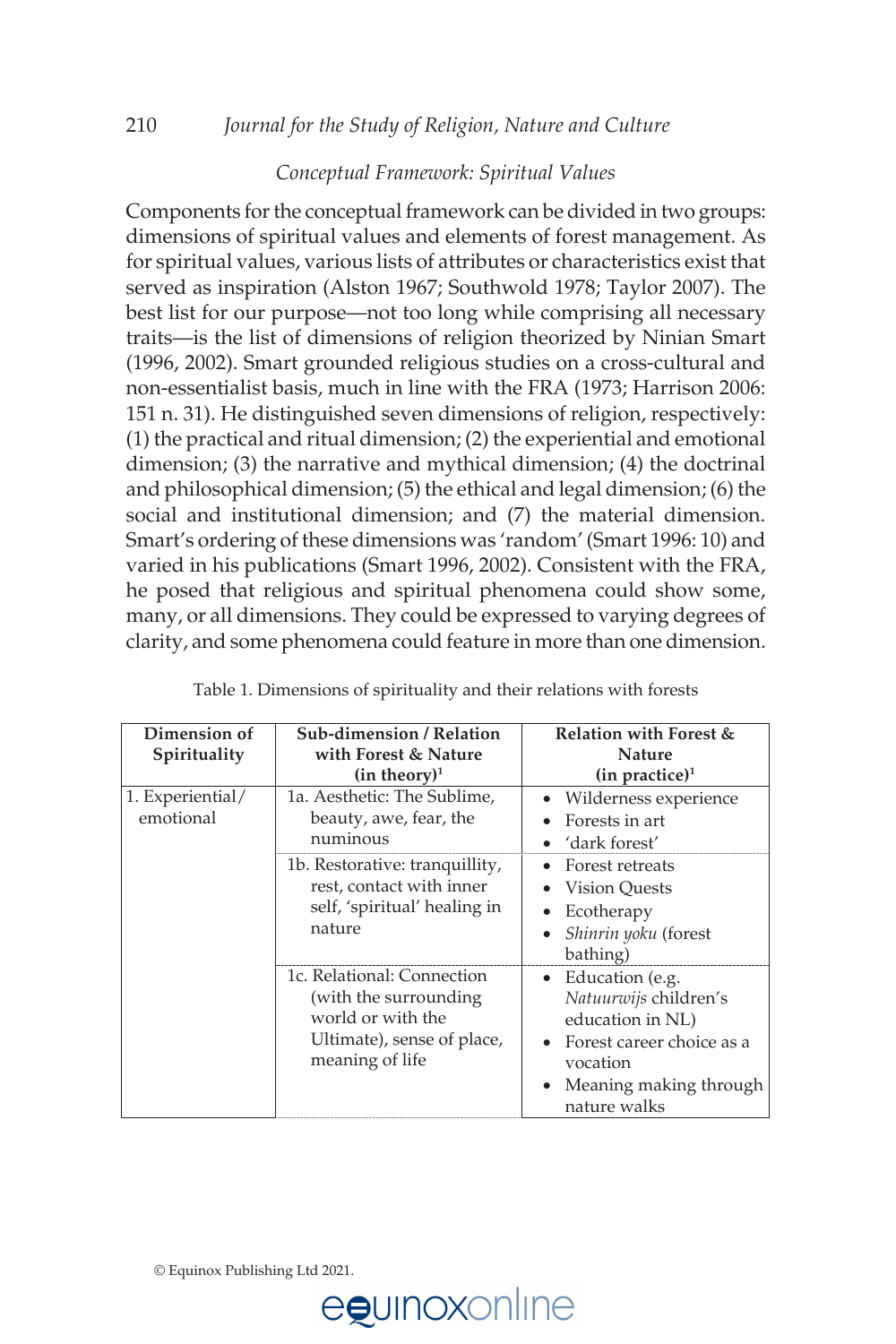|                     | 1d. 'Lifeforce'/ 'vital energy'        | Fengshui<br>٠                          |
|---------------------|----------------------------------------|----------------------------------------|
|                     | in forests and trees                   | Geomancy<br>$\bullet$                  |
|                     |                                        | Ley lines<br>$\bullet$                 |
|                     |                                        | Restoring the energetical<br>$\bullet$ |
|                     |                                        | balance of forests &                   |
|                     |                                        | nature                                 |
| 2. Practical/ritual | Forests & trees as locus /             | Tree worship<br>$\bullet$              |
|                     | object of ritual practice              | <b>Healing Trees</b><br>$\bullet$      |
|                     | Ancestral forests/trees                | Shamanism<br>$\bullet$                 |
|                     |                                        | Vedic rituals                          |
|                     |                                        | • Forest monks (SE Asia)               |
|                     |                                        | Animal/bird rituals &<br>$\bullet$     |
|                     |                                        | augury                                 |
|                     |                                        | • Natural burials                      |
| 3. Narrative/       | • Creation & cosmology                 | Tree symbolism & stories<br>$\bullet$  |
| Mythical            | Forest & tree symbolism<br>٠           | Myriads of creation &<br>$\bullet$     |
|                     | Mythical foundation of<br>$\bullet$    | nature spirit stories                  |
|                     | sacred sites                           | Linked to (2): rituals to              |
|                     | The Universe Story                     | bring narratives & myths               |
|                     |                                        | to life                                |
| 4. Philosophical    | Environmental theology<br>٠            | • Traditional Ecological               |
|                     | Env'l philosophy, e.g.                 | Knowledge                              |
|                     | biophilia                              | Respect for & hence no                 |
|                     | Worldviews                             | exploitation of old-                   |
|                     | Gvi'ilas eco-spiritual                 | growth forest                          |
|                     | ethical system (Heiltsuk               | Selective cutting instead              |
|                     | Nation)                                | of clearcut on spiritual               |
|                     | Views on nature, e.g.                  | motives                                |
|                     | - Deep Ecology                         | Taboos on sacred sites                 |
|                     | - Nature-based                         | • Chipko Movement, India               |
|                     | spiritualities,                        | Movements for<br>$\bullet$             |
|                     | e.g. Druidism, Wicca                   | Indigenous peoples'                    |
|                     | - Animism                              | rights to land and                     |
| 5. Ethical          | Rules for access & use of<br>$\bullet$ | resources                              |
|                     | sacred forests & trees                 | Plantation movements,                  |
|                     | Arthashastra (Hindu                    | e.g. Earth Keepers                     |
|                     | books on agriculture &                 | Zimbabwe                               |
|                     | forestry)                              | Spiritual values of forests            |
|                     | Injunctions to                         | in sustainable forest mgt.             |
|                     | conservation, tree                     | certification schemes                  |
|                     | planting, restoration                  | Gviílas eco-spiritual                  |
|                     | (to a wider extent)                    | practices (Heiltsuk                    |
|                     | religious food laws                    | Nation, BC Canada)                     |

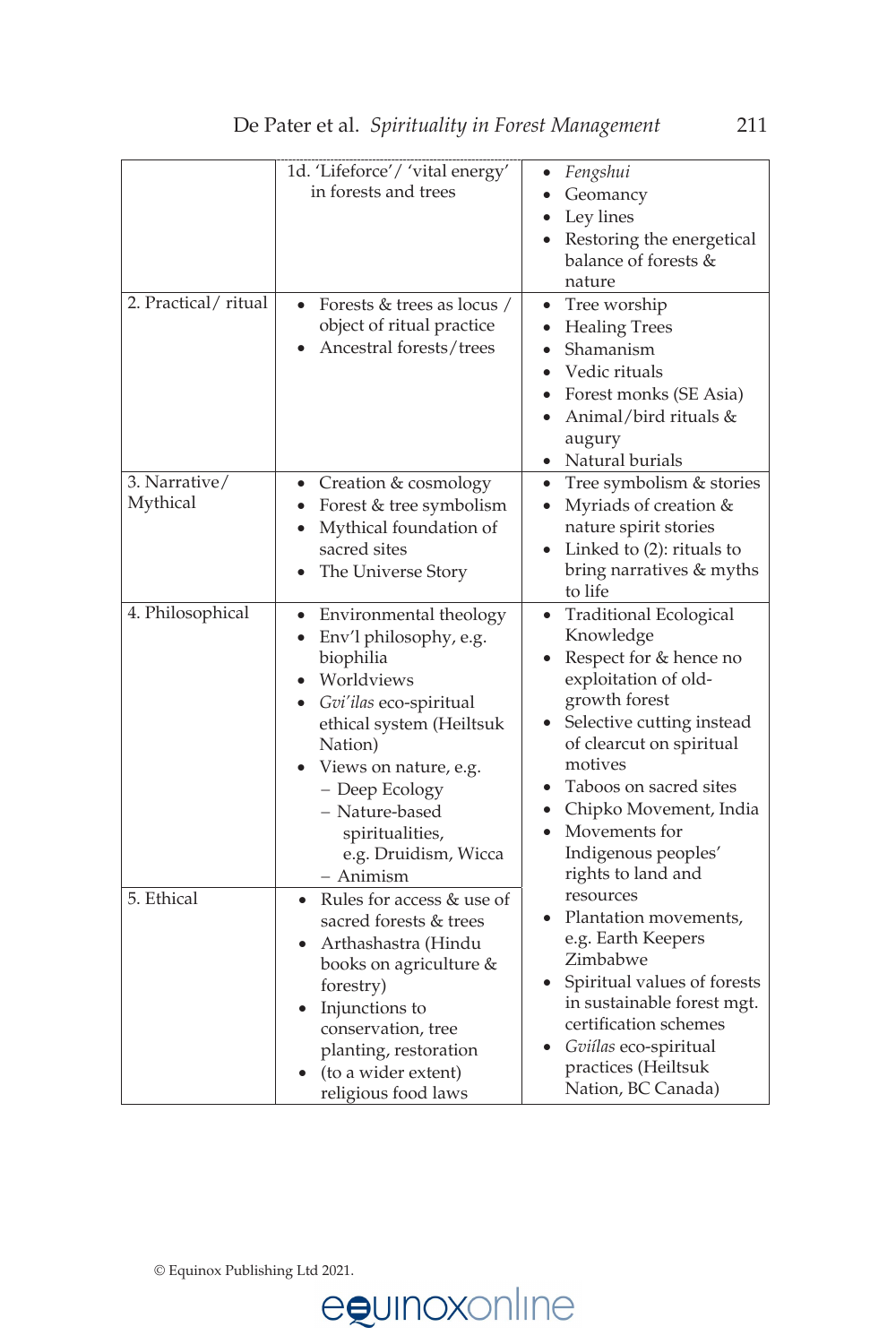| 6. Social-<br>institutional | (Underlying) drivers of<br>Community & Social<br>Forestry and<br>conservation movements<br>Charismatic leadership | Interfaith Rainforest<br>Initiative<br>Spiritually inspired forest<br>restoration, e.g. Trees for<br>Life, Scotland<br>• Faith-based env'l<br>movements, eg<br>Franciscan Env'l Proj<br>(NL)<br>• Pilgrimages to sacred<br>nat'l sites<br>• 'Spiritual governance' of<br><b>Sacred Sites</b> |
|-----------------------------|-------------------------------------------------------------------------------------------------------------------|----------------------------------------------------------------------------------------------------------------------------------------------------------------------------------------------------------------------------------------------------------------------------------------------|
| 7. Material                 | Sacred forests, rivers,<br>mountains, etc.<br>Forests as provider of<br>sacred materials                          | • Sacred trees and sites<br>Sacred (forest) plants for<br>healing and food<br>Osun-Oshogbo Sacred<br>Forest, Nigeria (and<br>many others)<br>Totem poles & other<br>sacred objects                                                                                                           |

1 Examples, not exhaustive.

 While Smart focused on religions in a broad sense, his dimensional division also serves our more specific purpose to accommodate spiritual values related to forests in our conceptual framework. We therefore used Smart's dimensions as a starting point. Each dimension was examined as to how well it accommodated spiritual phenomena related to forest management. Most dimensions were adopted unchanged, while others had to be adapted. Table 1 presents the resulting dimensions. In order to clarify the relation of each dimension with forests and nature, we assembled examples of forest-related spiritual phenomena, which could be roughly divided into theoretical and practical examples. All phenomena were placed in the table next to the best corresponding dimension, to serve as examples for the discussion below. These examples are not exhaustive and not meant as default. The dimensions of forest-related spiritual values are discussed here step by step. One or two typical examples are highlighted for each dimension; other examples are noted with keywords in the table.

 First, the experiential and emotional dimension encompasses all people's spiritual experiences in nature. Nature was identified as especially conducive to spiritual experiences by De Pater, Scherer-Rath, and Martens (2008), De Hart (2014), Hedlund-de Witt (2013), James (2002 [1902]), Taylor (2010a), and Waaijman (2001). Nature-induced spiritual experiences take many forms and are often expressed as a flow which

© Equinox Publishing Ltd 2021.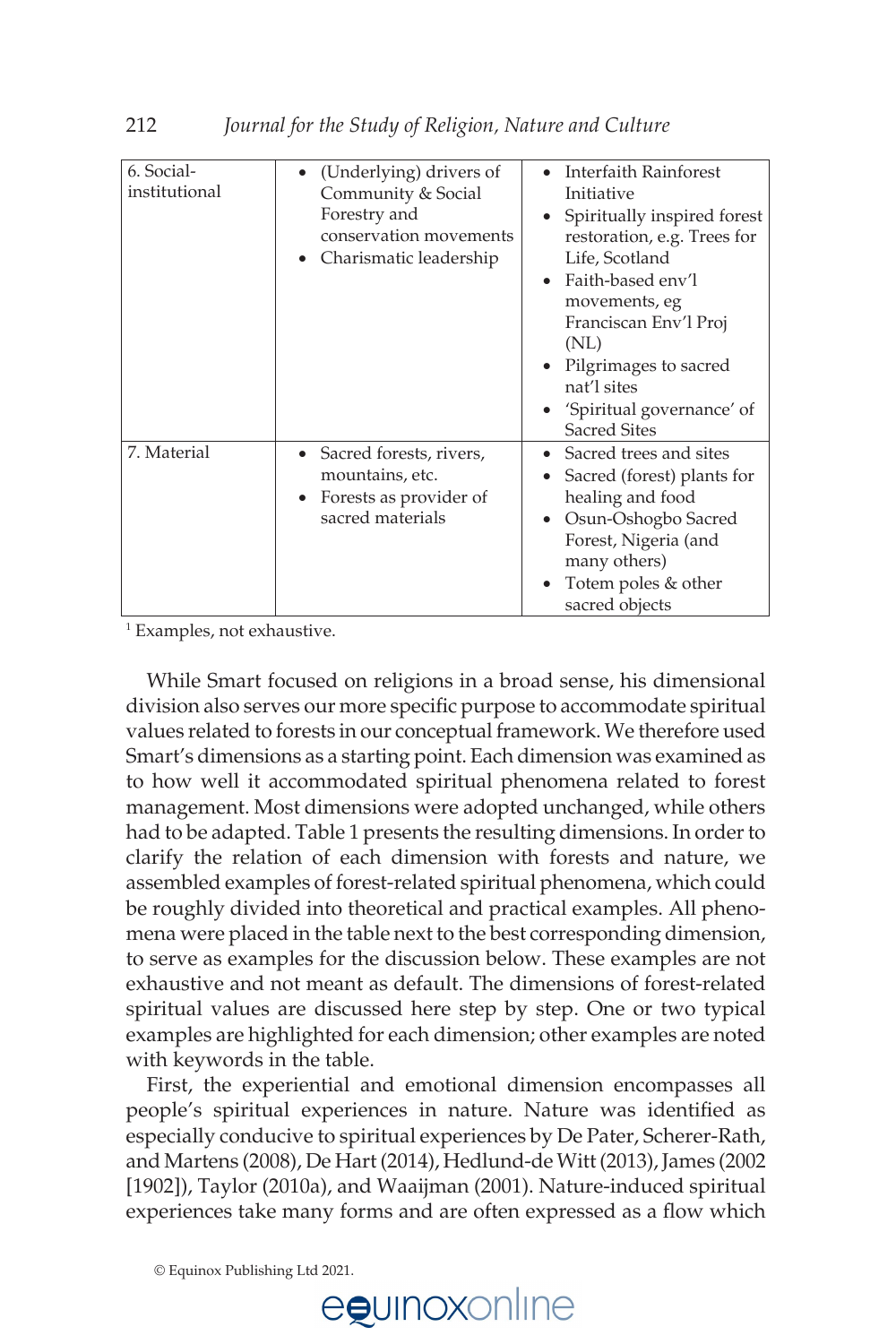may lead to deeper encounters, self-realization, and meaning-making (De Pater et al. 2008; Havik, Elands, and van Koppen 2015; Terhaar 2009; Van Trigt, van Koppen, and Schanz 2003; Zylstra 2019). This process may be pursued, with possible pitfalls underway (De Pater 2015; Hedlund-de Witt 2011; Roncken 2018).

So far, we can distinguish four specific experiential sub-dimensions. The experiential-aesthetic dimension (1a) encompasses the experience of self-transcending awe and sublimity, often through perceiving the beauty, grandeur, or even menace emanating from forests and nature (Brady 2013; Roncken 2018). Wilderness and forests were found to be conducive to fascinating aesthetic experiences, which many visitors described as 'spiritual' or 'transcendent' (Frederickson and Anderson 1999; Williams and Harvey 2001).

 The experiential-restorative dimension (1b) contains the experience of the 'refreshing quality of the forest, the benefits of peace and quiet, a sense of renewed energy and activity' (Williams and Harvey 2001: 255). These and similar features were often mentioned as beneficial effects of forests and nature on people's physical and mental health (Buzzell and Chalquist 2009; Summers and Vivian 2018), although the scientific underpinning is still thin (Van den Berg 2017). It is difficult to single out the spiritual component in these studies; however, Williams and Harvey (2001) found a strong relation between transcendent experiences in wilderness and psychological restoration. Kamitsis and Francis (2013) found evidence that spirituality can significantly mediate between one's experience in nature and the positive health effects derived from it. Heintzman (2009: 84) found that 'leisure-spiritual coping' alleviated life stress. This sub-dimension is exemplified in the recently popularized practice of forest bathing or *shinrin-yoku* in Japan and the West: meditative forest walking to restore physical, mental, and spiritual health (Hansen, Jones, and Tocchini 2017; Li 2018). Vision quests, that is, ritualized wilderness visits to harmonize mind and spirit (Hernandez 2005: 202-205), are another example.

 The experiential-relational dimension (1c) comprises experiences of deep connectedness with the forest, trees, or the land in general. Connectedness can be experienced as deep feelings of oneness with nature in general or with elements of nature (such as trees) in particular; it can also evoke deep feelings of connection with the wider landscape or the land itself. These feelings, generally conceptualized as 'sense of place' or 'place attachment' (Muhar et al. 2017; Raymond, Kyttä, and Stedman 2017), may generate spiritual meaning and contribute to individual and collective well-being and identity (Hay 1998). Connectedness with nature and forests has also been recognized as an important motivating and

© Equinox Publishing Ltd 2021.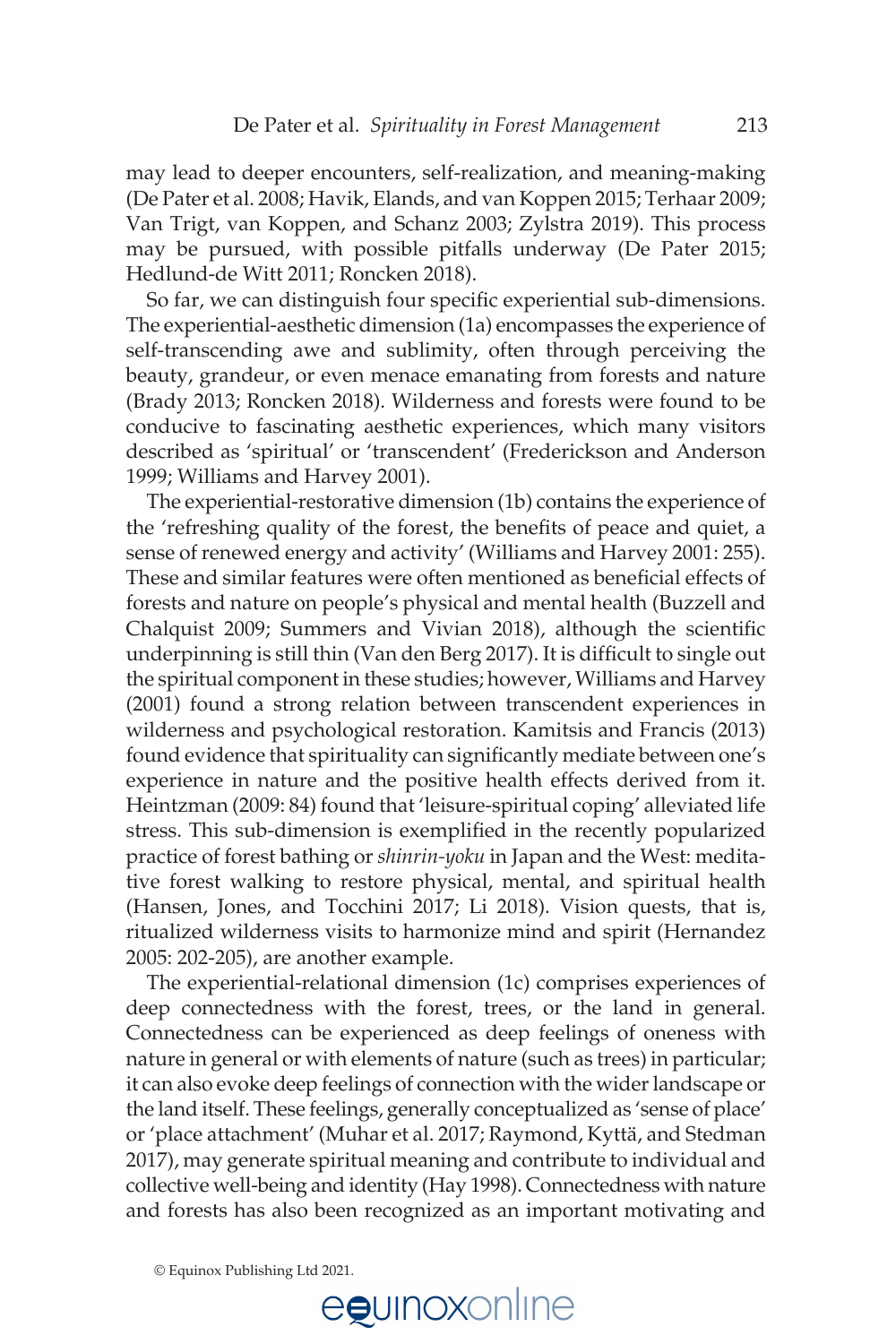transformative factor for pro-environmental behaviour (Garfield et al. 2014; Hedlund-de Witt 2011; Zylstra et al. 2014).

 The experiential-'lifeforce' dimension (1d) encompasses people's intuitive sensing of subtle, life/vital energies in forests, trees, or landscapes. This is related to the Chinese concept of *fengshui* (Parkes 2003), its Western counterpart, geomancy (York 2005), and many Animistic traditions worldwide (Sponsel 2012). Central to this concept is the notion of 'lifeforces' (Taylor 2010a: 15) that come under various names (Chinese: *qi*; Japanese: *ki*; Indian: *prana*; Polynesian: *mana,* etc.) and run through Earth and its human and non-human inhabitants in certain patterns. Ivakhiv described this domain as 'Earth Mysteries: an umbrella designation covering a variety of speculative studies and theories regarding the alleged powers of the Earth; mysterious energies that are thought to be found at particular [sacred] sites' (Ivakhiv 2005: 525). Our framework is not aimed at analyzing these energies themselves, but at investigating how people perceive them and may act on them. Examples are practices which aim to communicate with the subtle energies of trees (Kooistra 2003) or connect with the lifeforces of landscapes, forests, cities, and even farms and companies in order to restore and enhance their energetic balance (Andeweg 2011; De Pater 2005a, 2005b; Pogačnik 2007).

 Secondly, the practical and ritual dimension includes formal or less formal actions often aimed at 'developing spiritual awareness or ethical insight' (Smart 2002: 14-15). Forests can be the stage of rituals, whereas rituals on behalf of forests may also be performed elsewhere. Examples are manifold. Some examples include: tree worship (Jones and Cloke 2002; Nugteren 2005); shamanistic and neo-shamanistic rituals performed in forests (Freidel, Schele, and Parker 2001; Reichel 1992; Znamenski 2007), often in connection with healing (Barbira-Freedman 1999; Bill 1999); bird augury for decisions on shifting cultivation (Dove 1999); and tree planting as a sacred deed (Daneel 2001). Natural burials are a case in point; they are closely connected with beliefs about death and recycling of life, have been practiced since ancient times, and have recently gained ground in Europe, inspired by environmental concerns (Nugteren 2019). These and other ritual practices always channel emotions and experiences, strongly linking this dimension with the experiential one. They are also often closely related to myths, narratives, and ethics.

 Third, the narrative and mythical dimension covers vital stories myths, legends, histories, oral or written, often handed down from generation to generation, or 'given to people in some special/holy way, from some special/sacred place, for some special/holy purpose' (Taylor 2007: 17). They may tell us about the origin and features of creation, people's place on earth, saints and heroes, and so on. Storytelling helps

© Equinox Publishing Ltd 2021.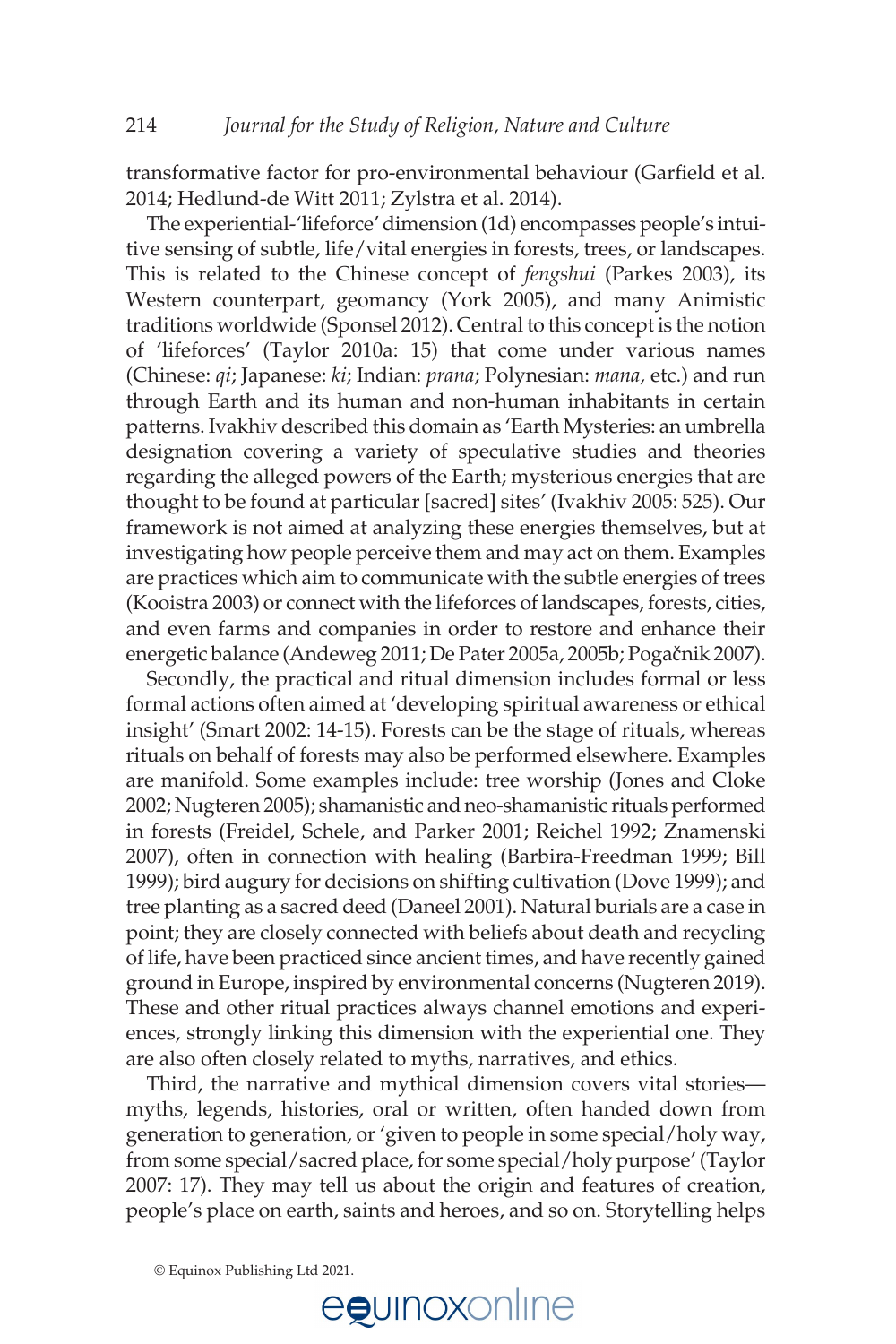to comfort and inspire followers. A salient example is the reciting of *Bhagavad Katha*—stories about Lord Krishna's doings in the forest—to encourage women of the Chipko movement in their resistance to logging in Northern India (James 2000). Natural symbols and life-marking events as mentioned by Taylor (2007: 17) can also be placed within this dimension. This dimension is another strong channel for experiences and emotions and is closely related to the ritual dimension.

 Fourth, the philosophical dimension harbours the intellectual underpinning of the experiences, rituals, and narratives grouped in the former dimensions. In relation to nature and forest, this dimension encompasses people's views and understanding of the cosmos and the world, in other words: worldviews and ontologies. Examples are, *inter alia,* visions of 'division of the world into sacred and profane objects or domains or spaces' (Taylor 2007: 15), and of 'earthly and/or otherworldly destruction and [healing]' (2007: 16). This dimension also includes environmental philosophy, in the sense that people try to make sense of spiritual experiences in nature by reasoning and theorizing. An example is Wilson and Kellert's biophilia hypothesis (Kellert and Wilson 1993), which posits that people's love for nature is anchored in human genes in the interest of human evolutionary fitness.

 Fifth, the ethical dimension follows closely on the former one and includes environmental ethics, 'green' lifestyles, and injunctions to plant trees, conserve 'sacred' sites, or other action. This dimension is theoretically distinct from the philosophical dimension, which remains in the domain of abstract reasoning, while the ethical dimension includes the encouragement of action. However, when we look at practical examples, this distinction fades: most examples in Table 1 carry a behavioural element, whether or not rooted in distinct philosophies. An example of the intricate relations between philosophy and ethics is the *Gvi'ilas*  philosophical-ethical system of the Heiltsuk Nation in Canada:

We affirm Gvi'ilas, the laws of our ancestors as the paramount principle to guide all resource use and environmental management…. Gvi'ilas refers to our 'power' or authority over all matters that affect our lives. It is a complex and comprehensive system of laws that embodies values, beliefs, teachings, principles, practices, and consequences. Inherent in this is the understanding that all things are connected and that unity is important to maintain. (Heiltsuk Tribal Council n.d.)

Sixth, the social and institutional dimension refers to the ways that the abovementioned dimensions are embedded in social structures, whether they are local communities, tribal councils, or religious organizations such as the Buddhist sangha, mosques, and churches. They may organize and institutionalize 'green' initiatives in many forms: from tree-planting

© Equinox Publishing Ltd 2021.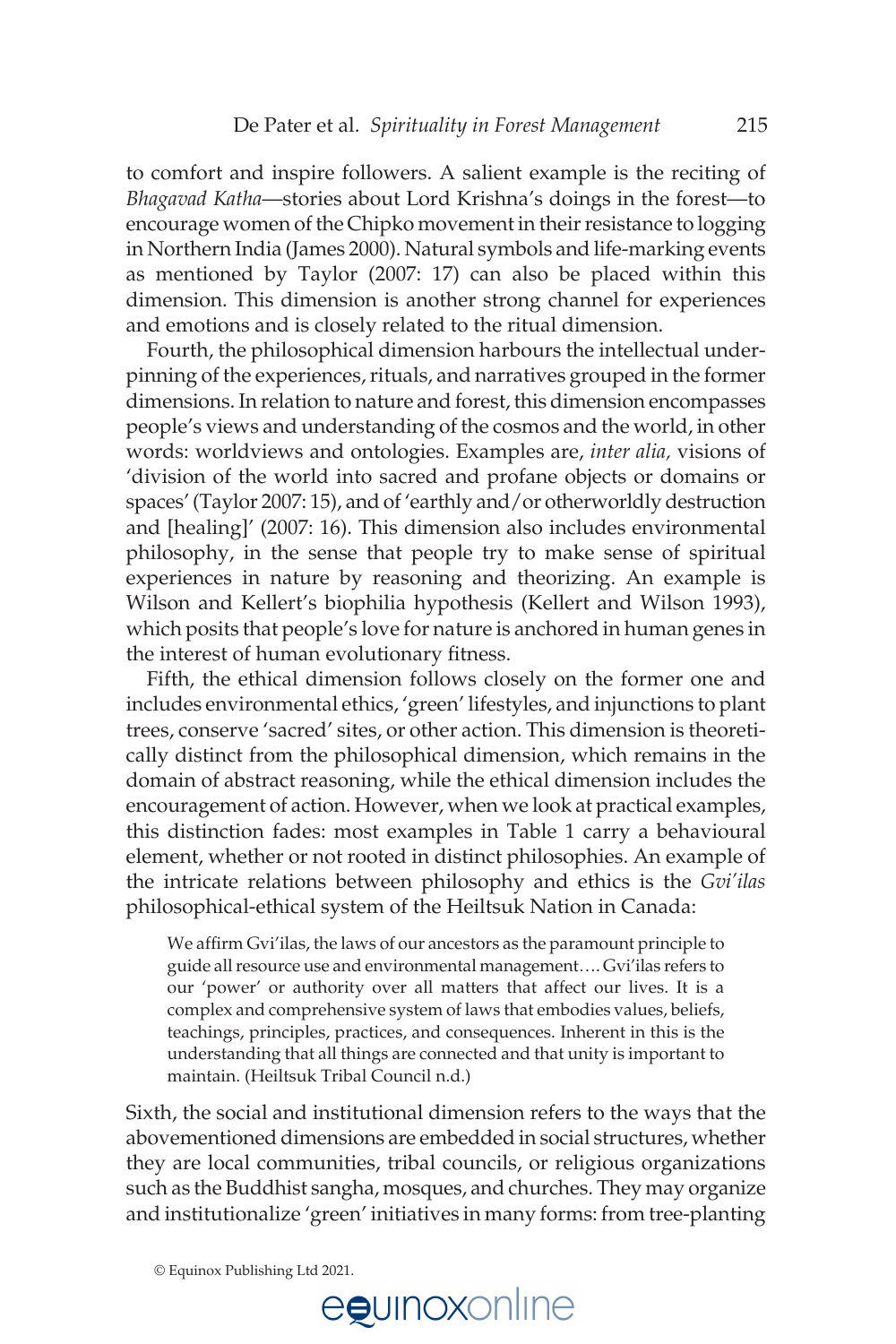around village churches to mobilization of faith leaders against rainforest destruction (Interfaith Rainforest Initiative n.d.). Spiritual leaders can play an important role in encouraging 'green' initiatives. Examples are Patriarch Bartholomew I of Constantinople who undertook numerous environmental actions (Sponsel 2012), Pope Francis (2015) who wrote the Papal Encyclical letter on the environment, *Laudato Sí'*, and the Interfaith Rainforest Initiative, a multi-faith alliance to mobilize faith-based leadership for rainforest conservation (Interfaith Rainforest Initiative n.d.). Environmental education and communication are also part of this dimension. Taylor rightly pointed at the link with the narrative dimension: 'narrative cosmogonies and cosmologies which are not empirically demonstrable but are strongly reinforced through education, reinforcement/reward, penalties for deviance, and other social means' (Taylor 2007: 17).

Finally, the material dimension encompasses all material 'incarnation' (Smart 2002: 21) of spirituality, such as temples, graves, spiritually inspired art, and sacred materials. Examples are totem poles and sacred medicines provided by forests, but also larger natural phenomena linked to (natural) 'place': sacred trees, forests, rivers, mountains, and other 'sacred landmarks'. We cannot see this dimension in isolation from other dimensions, especially the ritual-practical dimension. For example, Langdon (2017) described sacred plants in relation to neo-shamanic networks that associate sacred plants with primordial knowledge and agency. This dimension also has strong links with the narrative and philosophical dimensions.

 In line with the FRA, a spiritual phenomenon may carry one or more dimensions, and not all dimensions need to be present in one phenomenon. For example, performing a ritual may evoke an emotional spiritual experience, may be accompanied by certain myths, and perhaps instigate certain ethical behaviour; this might be done with or without an organizational setting or prominent material attributes. However, there will always be a 'grey zone' in the detailed identification of dimensions in a specific phenomenon.

#### *Conceptual Framework: Management Elements and Design*

Forest management can be defined as implementation of planned interventions to produce anticipated objectives with regard to use and conservation of forests in an area (after Vellema and Maas 2003). Forest management interventions are governed at different geographical and administrative levels, from national policies to sub-national strategies, from centralized to decentralized and participatory (Arts and Visseren-Hamakers 2012). Levels, scales, and modes of implementation vary

© Equinox Publishing Ltd 2021.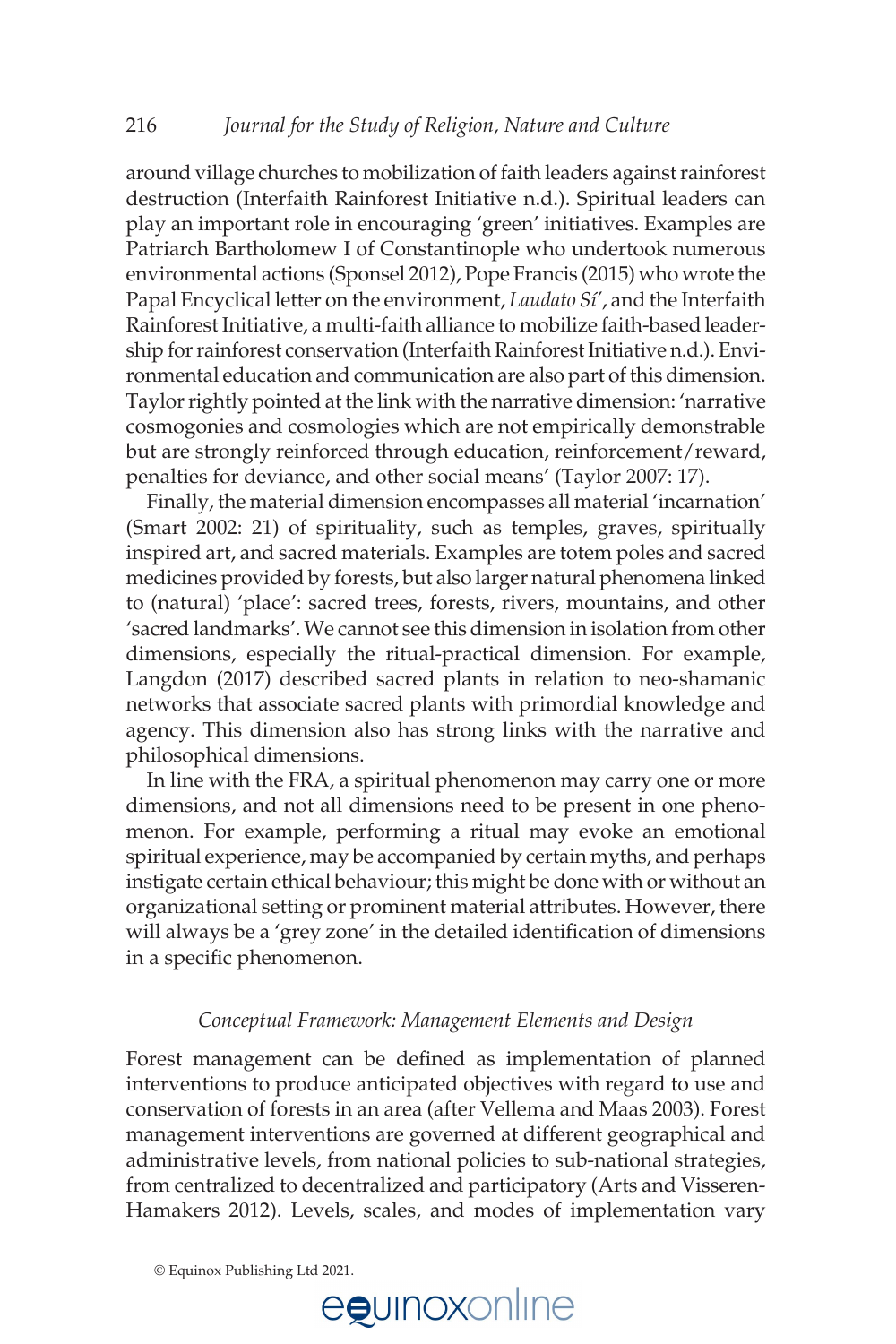widely across countries and regions (FAO n.d.). In order to examine how spiritual values feature in these different conditions, the conceptual framework needs to contain a set of management elements relevant to the research questions posed. Management elements could be derived from forestry guidelines, such as the *FAO Sustainable Forest Management Toolbox* (FAO n.d.), or conservation guidance such as Wild and McLeod (2008) on sacred natural sites, and Verschuuren et al. (2021) on the cultural and spiritual significance of nature. In the absence of such material, management elements must be defined according to the situation. If the question is how policies addressing spiritual values are translated into practice, management elements may be combined with governance elements ranging from abstract to concrete levels, for instance, policies, strategies, regional plans, field-level plans, zoning, and perhaps specific measures. If the question is about field-level management practices, elements could represent specific practices such as protection, restoration measures, integrated use, recreation management, communication, monitoring, and evaluation.

As for the design of the conceptual framework, its components, the spiritual dimensions and forest management elements, can be combined in a matrix for analysis. Columns could represent spiritual dimensions and rows could represent management elements or other units that can be modified according to the research needs. Such a matrix can serve for qualitative and quantitative analyses of documents, interviews, and other sources.

#### *Conclusion and Discussion*

This conceptual framework accommodates spiritual values relevant to sustainable forest management and operationalizes them for research. The development and deployment of the conceptual framework presented in this article forms the first step in a research project investigating spiritual values in forest management plans and their role in practices of forest management. Initial testing showed that the framework was suitable for studying spiritual values in several Dutch forest management situations, but it needs to be further tested to gain feedback that may allow its adaptation for use in other areas.

 The proposed framework is currently tested for its applicability in empirical studies into how spiritual values affect forest management practices. The framework may help to answer broader questions across dimensions but can also be adapted to study specific dimensions or management elements. It will be useful to study spirituality and management across cultural, religious, and geographic regions without

© Equinox Publishing Ltd 2021.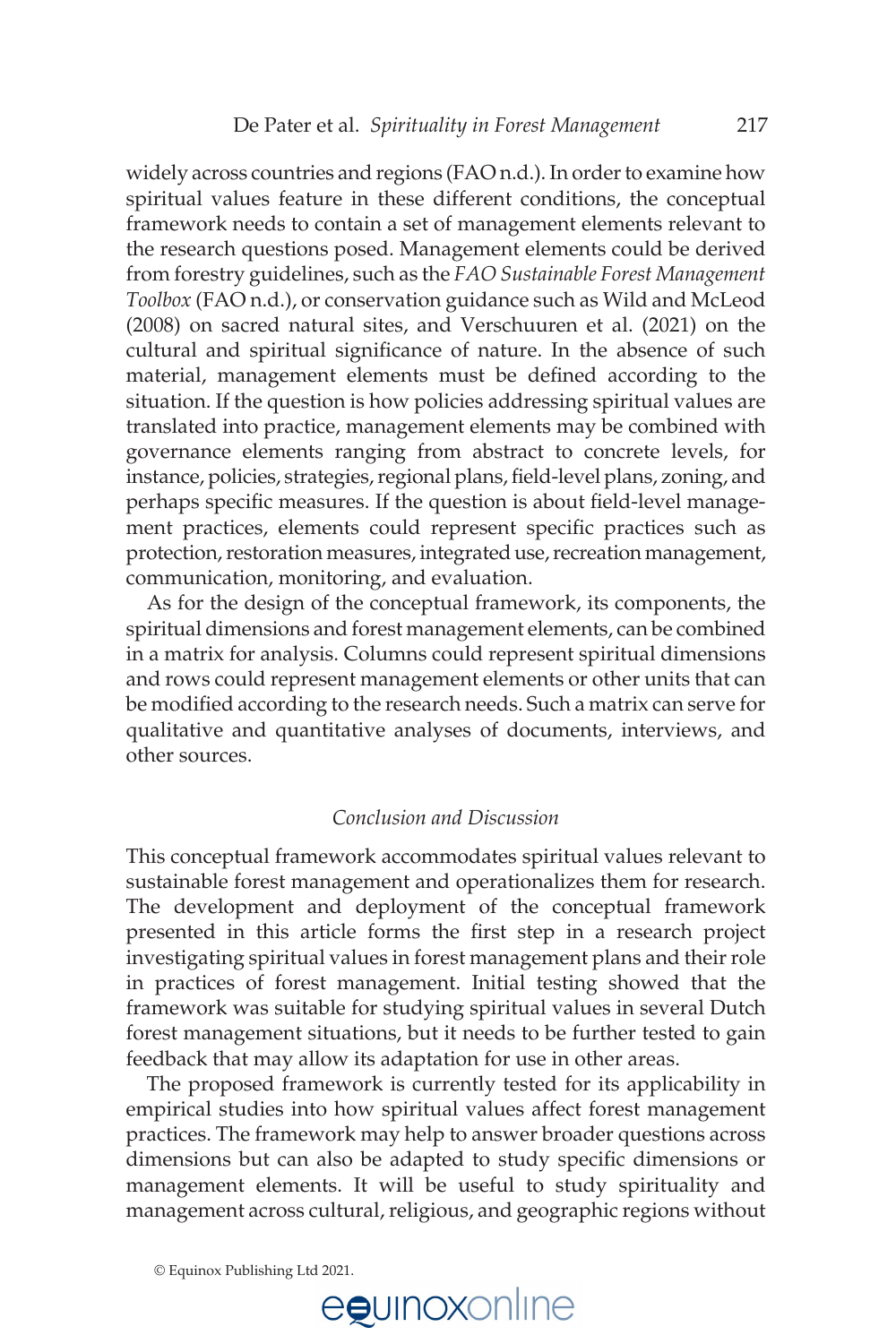prior biases about the cultures concerned. It is also useful to study how spirituality relates to forest management, from policy documents to field implementation. This would contribute to improved knowledge on how spiritual values are translated into the practice of forest management and what problems are encountered in doing so. The framework could also help to systematize evidence on the role of spiritual values in the management of sacred groves, community forests, and traditional forestrelated knowledge, and contribute to theorizing these fields. Identifying management elements that fit the framework would help operationalize forest managers' perspectives in empiric research. The framework can accommodate various stakeholders and even non-human actors so as to elicit the role of spirituality in their perspectives and interactions with the forests. As the framework lays out all relevant dimensions of spirituality, under-researched aspects or upcoming topics for research can be added as part of this systematic approach and consequently evaluated on their suitability for further research. In particular, the framework could be used for further eliciting the role of spiritual experiences in people's connection with nature, land, and sense of place. It could also be applied to clarify how spirituality works in nature-induced health restoration. In relation to spiritual experiences, the role of rituals and narratives could also be evaluated for their applicability in sustainable forest management. In a broader sense, the framework could help to investigate the role and importance of worldviews (ontologies and epistemologies) relevant to forest management.

The framework may also contribute to the widely ramified debate on whether and how spiritualities and religions are beneficial or detrimental to nature conservation (see, for instance, Nugteren 2005; Satterfield 2002; Snodgrass and Tiedje 2008; Taylor 2010a; Taylor, Van Wieren, and Zaleha 2016). Ever since Lynn White's famous essay placed Christianity at the root of today's environmental crisis, this debate has known champions as well as sceptics and adversaries of the thesis that religions are conducive to environmental care (Choné 2017; Grim and Tucker 2014; White 1967). While Taylor et al. (2016) cautiously concluded that this is rarely the case, they also point out that more research is needed. The framework may contribute to one of the fundamental questions underlying this debate, namely, how to conceptualize spirituality and spiritual values from the perspective of those engaged with forest management.

 There are also obvious sensitivities and limits. First, the framework is not cast in stone but may be thoughtfully adapted to a particular scope of research. Spiritual values are, in a sense, living things, which cannot and should not be reduced into a singular paradigm. Many scholarly endeavours to find a satisfactory conceptualization of religion and

© Equinox Publishing Ltd 2021.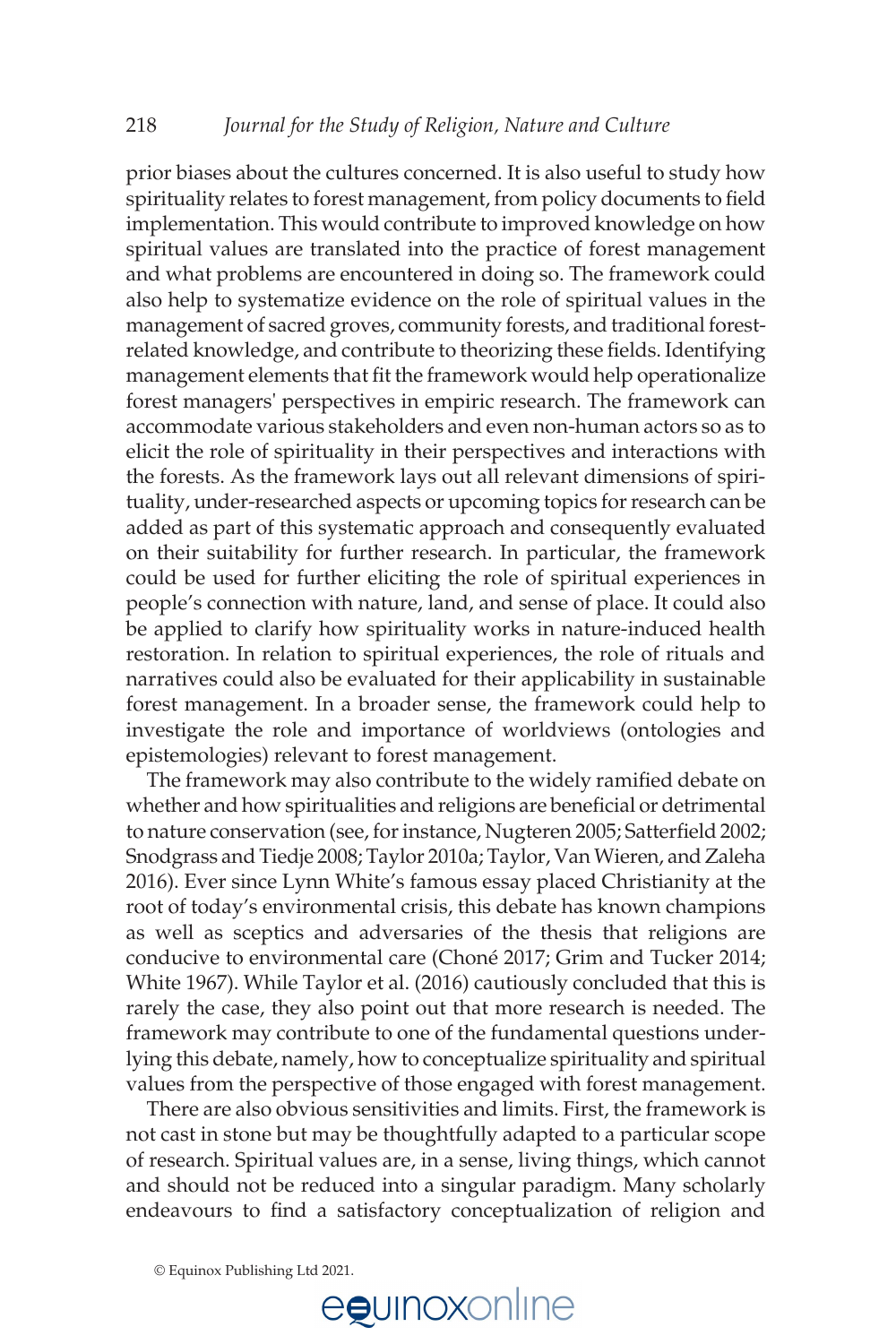spirituality were to avoid such a narrow reductionist straitjacket (Smart 1973: 32). Following Smart's advice for the scientific study of religious phenomena (1973: 49-73) the proposed dimensions should therefore be treated flexibly, carefully, and respectfully.

 Second, the scope of the framework applies to spiritual values in relation to forest management. However, we recognize that spirituality is always embedded in broader domains, such as socio-cultural settings, governance, and power structures, which should be taken into consideration. When the research scope is extended to those domains, broader frameworks such as the Millennium Ecosystem Assessment Conceptual Framework (MEA 2005) and the IPBES Conceptual Framework (Pascual et al. 2017) are likely to be more suitable.

Third, the boundary between spiritual and not spiritual remains a grey area in the framework. When does an intervention in the forest affect a spiritual dimension? Action is determined by a combination of motives, but ontologies play a role too. Most European managers will agree that interventions in the forest do not need to be *directly* spiritually laden and that they can also *indirectly* shape the conditions to facilitate spiritual experiences. For instance, cutting a corridor through the forest to create a sightline to enhance visitors aesthetic experiences may also induce the spiritual. Indigenous managers, for whom land and forests are imbued with spirits acting as governance agents on par with humans, will see all interventions as spiritually laden (Redmond 1999). In general, for a phenomenon to be included in the framework it should at least somehow refer to spiritual value within the practitioner's horizon, even if it is not explicitly named.

 Fourth, a problem presents itself when spiritual values are included in a package combining other non-material values. Empirical researchers found that people might be 'reluctant to express them [in public] for fear of social embarrassment or shame' (Cooper et al. 2016: 223; see also Van Trigt, van Koppen, and Schanz 2003). Packaging also occurs in forest policy papers, management plans, and other literature, expressed in a variation of terms and phrases to denote the non-material aspects of forests. When addressing the subject, they often combine cultural and spiritual values in one breath. While from cultural heritage perspectives, cultural values would cover spiritual values, IUCN has consistently refrained from conflating the cultural and the spiritual in their terminology. They present these terms separately in order to denote the importance—and distinctiveness—of the spiritual dimension of nature to Indigenous people's cultures, as well as the importance of 'some people's religious experiences, and even secular-spiritual encounters with nature' (Brown and Verschuuren 2019: 5; see also Zylstra 2018).

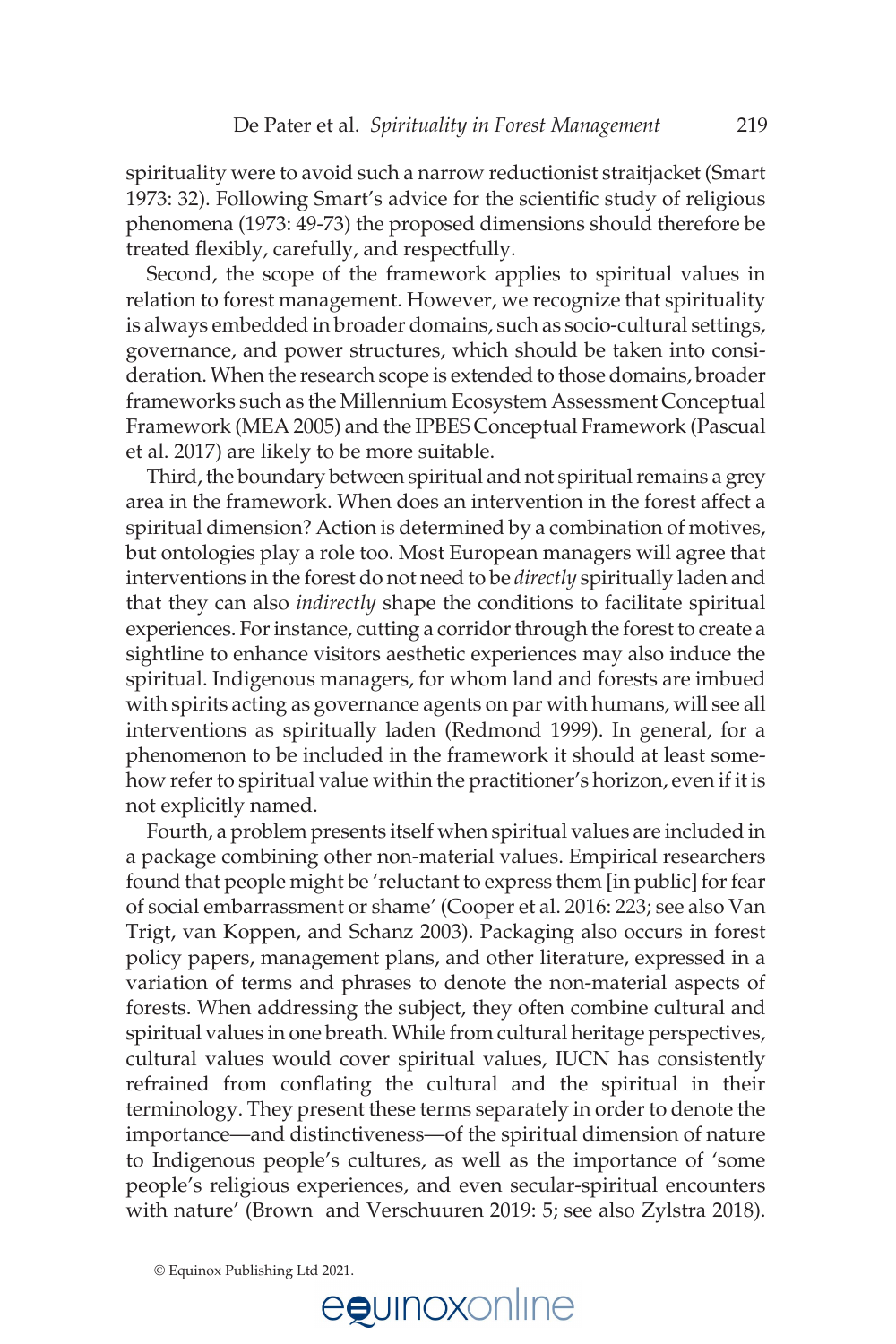Others denoted spiritual values as non-material and socio-cultural (MCPFE 2002) or cultural-historical, cultural heritage, aesthetic/spiritual (Edwards, Collins, and Goto 2016), and social. In relation to the natural world, we also find package terms such as 'cultural landscapes', 'cultural ecosystems services', 'cultural benefits', and/or 'collective' or 'shared values about ecosystems' (Edwards, Collins, and Goto 2016; Church et al. 2014). Whereas many proponents of the concept of 'biocultural diversity' (Elands and van Koppen 2012; Edwards, Collins, and Goto 2016; Pretty et al. 2009) explicitly included spiritual values or related terms in their definition and descriptions, other publications on biocultural values (or diversity or heritage) keep spiritual values more or less obscure (for instance, Maffi 2007). The same can be said about the concept of relational values which Chan et al. (2016) proposed as a way out to address the non-material dimensions of ecosystem services. Useful as they are to stage such dimensions on the policy level, spiritual values are structurally absent from this concept, and at the most implicitly present in cultural values. In view of all this conceptual packaging, the question is how to unravel it to explore whatever spiritual values may or may not be inside?

 One pathway to solve this problem is to apply framing theory, as done by Jansen et al. (2016). They used the term 'religious subtexts' (2016: 92ff.) to denote expressions of the visible reality of nature which also carry references to deeper, in this case religious (or spiritual), layers of meaning. They explained that, for instance, when people described a Dutch nature area as a place of tranquillity, it could be understood literally but also as a condition for an environment where people could recharge, purify, be reborn, and feel as if they are in paradise. These subtexts would be the results of the interplay between 'surface frames' functioning at the level of daily language—and 'deep frames' articulating underlying worldviews. Deep frames could be articulated in supporting narratives and at the same time provide an interpretive context for spiritual experiences in nature. Articulation and interpretation could go two ways. Jansen et al. (2016) observed that a reciprocal relation existed between someone's experience of nature and the interpretation of this experience. Applying frames in this interpretive way may help researchers unpack spiritual values of forests. A similar pathway is presented in Boyatzis' (1998) approach to thematic content analysis. Boyatzis distinguishes 'latent' versus 'manifest' texts (1998: 4), much in the same way as Jansen categorizes his frames. Depending on the research questions, the two approaches may be used separately or in combination.

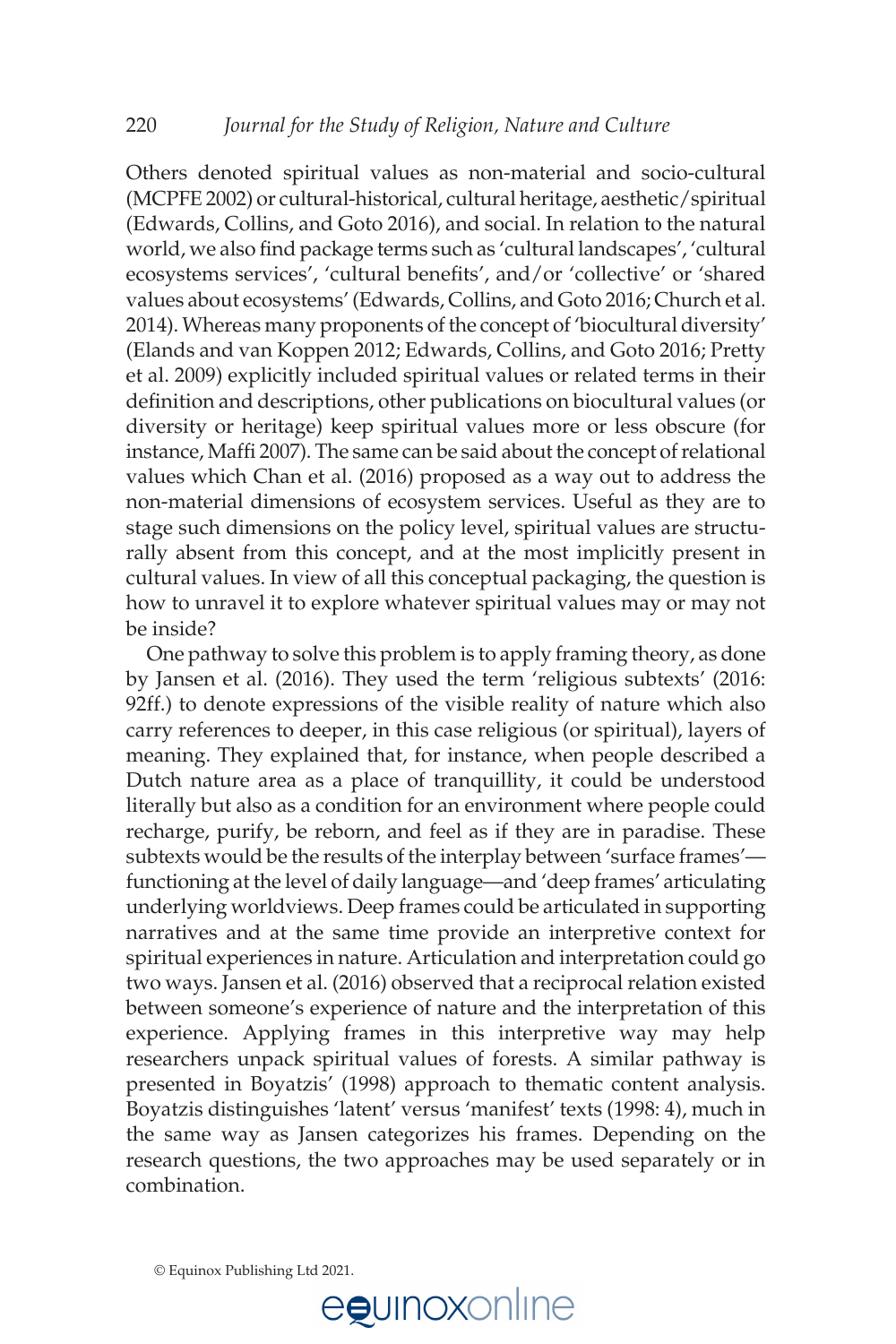Finally, the question may be asked whether the framework is better suited for qualitative or for quantitative research. The obvious answer is both. Both types of research are reported in the literature, although good quantitative studies appear to be scarce (Taylor, Van Wieren, and Zaleha 2016). A related question is that of the measurability of spiritual values. There is an over-all consensus that expressing spiritual values in terms of benefits, ecosystem services, or deliverables is undesirable (Cooper et al. 2016), and expressing them in financial terms is altogether impossible (Bulkan 2016). Yet sociological research has designed various scales for measuring certain aspects of spirituality, for instance, the 'oneness belief scale' and its 'spiritual sub-scale' proposed by Garfield et al. (2014), to investigate relations between mysticism and environmental behaviour. Although our framework does not dictate a method, it may help to place the measurability of spirituality and related questions in perspective.

 We may conclude that, while spiritual values are complex, vaguely demarcated, and often concealed in other and broader concepts, this framework offers a broadly applicable structure to study the role of spiritual values in forest and nature management in depth. It may thus help to increase our practical and theoretical understanding about this often-overlooked aspect of sustainable forest management.

#### *References*

- Agnoletti, Mauro, and Antonio Santoro. 2015. 'Cultural Values and Sustainable Forest Management: The Case of Europe', *Journal of Forest Resources* 20: 438-44. Alston, William P. 1967. 'Religion', in P. Edwards (ed.), *Encyclopedia of Philosophy, Vol. 7* (New York: Macmillan): 366-73.
- Anderson, Gene N. 1996. *Ecologies of the Heart: Emotion, Belief and the Environment* (New York: Oxford University Press). Doi: [https://doi.org/10.1093/oso/](https://doi.org/10.1093/oso/9780195090109.001.0001)  [9780195090109.001.0001.](https://doi.org/10.1093/oso/9780195090109.001.0001)
- Andeweg, Hans A.C. 2011. *Scheppend Leven: Over de grondbeginselen van energetisch beheer* (Cothen: Felix).
- Arts, Bas, and Ingrid Visseren-Hamakers. 2012. 'Forest Governance: A State of the Art Review', in B. Arts et al. (eds.), *Forest-People Interfaces: Understanding Community Forestry and Biocultural Diversity* (Wageningen: Wageningen Academic Publishers): 241-57. Doi:<https://doi.org/10.3920/978-90-8686-749-3>.
- Barbira-Freedman, Françoise. 1999. '"Vegetalismo" and the Perception of Biodiversity: Shamanic Values in the Peruvian Upper Amazon', in Posey 1999: 277-78.
- Bill, Lea (Rippling Water Woman). 1999. 'Learning to Connect Spirit, Mind, Body and Heart to the Environment: A Healer's Perspective', in Posey 1999: 272-73.
- Boyatzis, Richard E. 1998. *Transforming Qualitative Information: Thematic Analysis and Code Development* (London: Sage).
- Brady, Emily. 2013. *The Sublime in Modern Philosophy: Aesthetics, Ethics and Nature* (Cambridge: Cambridge University Press). Doi: [https://doi.org/10.1017/](https://doi.org/10.1017/CBO9781139018098)  [CBO9781139018098](https://doi.org/10.1017/CBO9781139018098).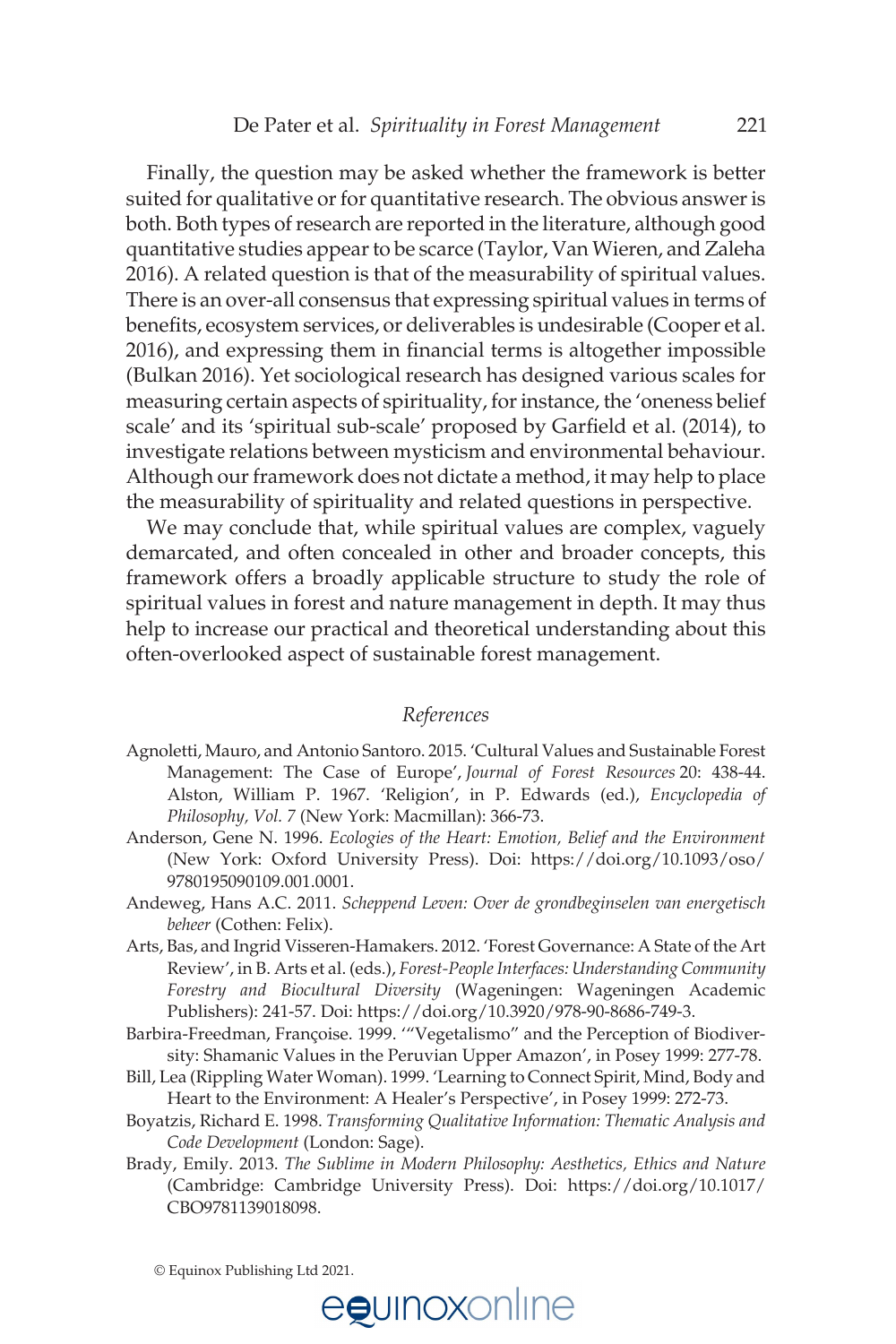- Brown, Steve, and Bas Verschuuren. 2019. 'Cultural and Spiritual Significance of Nature in Protected and Conserved Areas: The "Deeply Seated Bond"', in Verschuuren and Brown 2019: 1-17. Doi: [https://doi.org/10.4324/](https://doi.org/10.4324/9781315108186-1)  [9781315108186-1](https://doi.org/10.4324/9781315108186-1).
- Buijs, Arjen E. 2009. 'Lay People's Images of Nature: Comprehensive Frameworks of Values, Beliefs, and Value Orientations', *Society and Natural Resources* 22.5: 417- 43. Doi: <https://doi.org/10.1080/08941920801901335>.
- Bulkan, Janette. 2016. 'Social, Cultural, and Spiritual (SCS) Needs and Values', in J.L. Innes and A.V. Tikina (eds.), *Sustainable Forest Management—from Concept to Practice* (London: Routledge): 241-56.
- Buzzell, Linda, and Craig Chalquist. 2009. *Ecotherapy: Healing with Nature in Mind* (San Francisco: Sierra Club Books).
- Byrne, Denis, and Goodall, Heather. 2013. 'Placemaking and Transnationalism: Recent Migrants and a National Park in Sydney', *PARKS* 19.1: 63-72. Doi: [https://doi.org/10.2305/IUCN.CH.2013.PARKS-19-1.DB.en.](https://doi.org/10.2305/IUCN.CH.2013.PARKS-19-1.DB.en)
- Carey, Jeremiah. 2018. 'Spiritual, but not Religious? On the Nature of Spirituality and its Relation to Religion', *International Journal for Philosophy of Religion* 83: 261-69. Doi[: https://doi.org/10.1007/s11153-017-9648-8](https://doi.org/10.1007/s11153-017-9648-8).
- Chan, Kai M.A., et al. 2016. 'Why Protect Nature? Rethinking Values and the Environment', *PNAS* 113: 6.
- Choné, Aurélie. 2017. 'Ecospirituality', in A. Choné, I. Hajek, and P. Hamman (eds.), *Rethinking Nature: Challenging Disciplinary Boundaries* (London: Routledge): 38-48. Doi[: https://doi.org/10.4324/9781315444765](https://doi.org/10.4324/9781315444765).
- Church, Andrew, et al. 2014. *UK National Ecosystem Assessment Follow-On: Work Package Report 5: Cultural Ecosystem Services and Indicators* (Cambridge: UNEP-WCMC).
- Cooper, Nigel, et al. 2016. 'Aesthetic and Spiritual Values of Ecosystems: Recognising the Ontological and Axiological Plurality of Cultural Ecosystem "Services"', *Ecosystem Services* 21: 218-29. Doi: [https://doi.org/10.1016/j.ecoser.2016.07.014.](https://doi.org/10.1016/j.ecoser.2016.07.014)
- Crews, Chris. 2019. 'Earthbound Social Movements and the Anthropocene', *JSRNC* 13.3: 333-72. Doi: [https://doi.org/10.1558/jsrnc.39633.](https://doi.org/10.1558/jsrnc.39633)
- Daneel, Marthinus L. 2001. *African Earthkeepers: Wholistic Interfaith Mission* (Maryknoll, NY: Orbis). Doi: <https://doi.org/10.1558/jsrnc.39633>.
- De Hart, Joep. 2014. *Geloven binnen en buiten verband* (The Hague: Sociaal en Cultureel Planbureau).
- De Pater, Cathrien. 2005a. 'ECOtherapy (by Hans Andeweg and Rijk Bols)', in Taylor 2005: 563-64.
	- —. 2005b. 'Pogačnik, Marko (1944–)', in Taylor 2005: 1284-85.
	- ———. 2015. 'Spiritual Experiences in Nature, Eco-Friendliness and Human Well-Being', *Acta Horticulturae* 1093: 169-78. Doi: [https://doi.org/10.17660/](https://doi.org/10.17660/ActaHortic.2015.1093.19)  [ActaHortic.2015.1093.19.](https://doi.org/10.17660/ActaHortic.2015.1093.19)
- De Pater, Cathrien, Michael Scherer-Rath, and Frits Mertens. 2008. 'Forest Managers' Spiritual Concerns', *Journal of Empirical Theology* 21.1: 109-32. Doi: [https://](https://doi.org/10.1163/092229308X310768)  [doi.org/10.1163/092229308X310768](https://doi.org/10.1163/092229308X310768).
- Dove, Michael R. 1999. 'Forest Augury in Borneo: Indigenous Environmental Knowledge—about the Limits to Knowledge of the Environment', in Posey 1999: 376-80.
- Driver, B.L., and Icek Ajzen. 1999. 'Research Needed on Hart-to-Define Nature-Based Human Experiences', in Driver et al. 1999: 431-39.

<sup>©</sup> Equinox Publishing Ltd 2021.

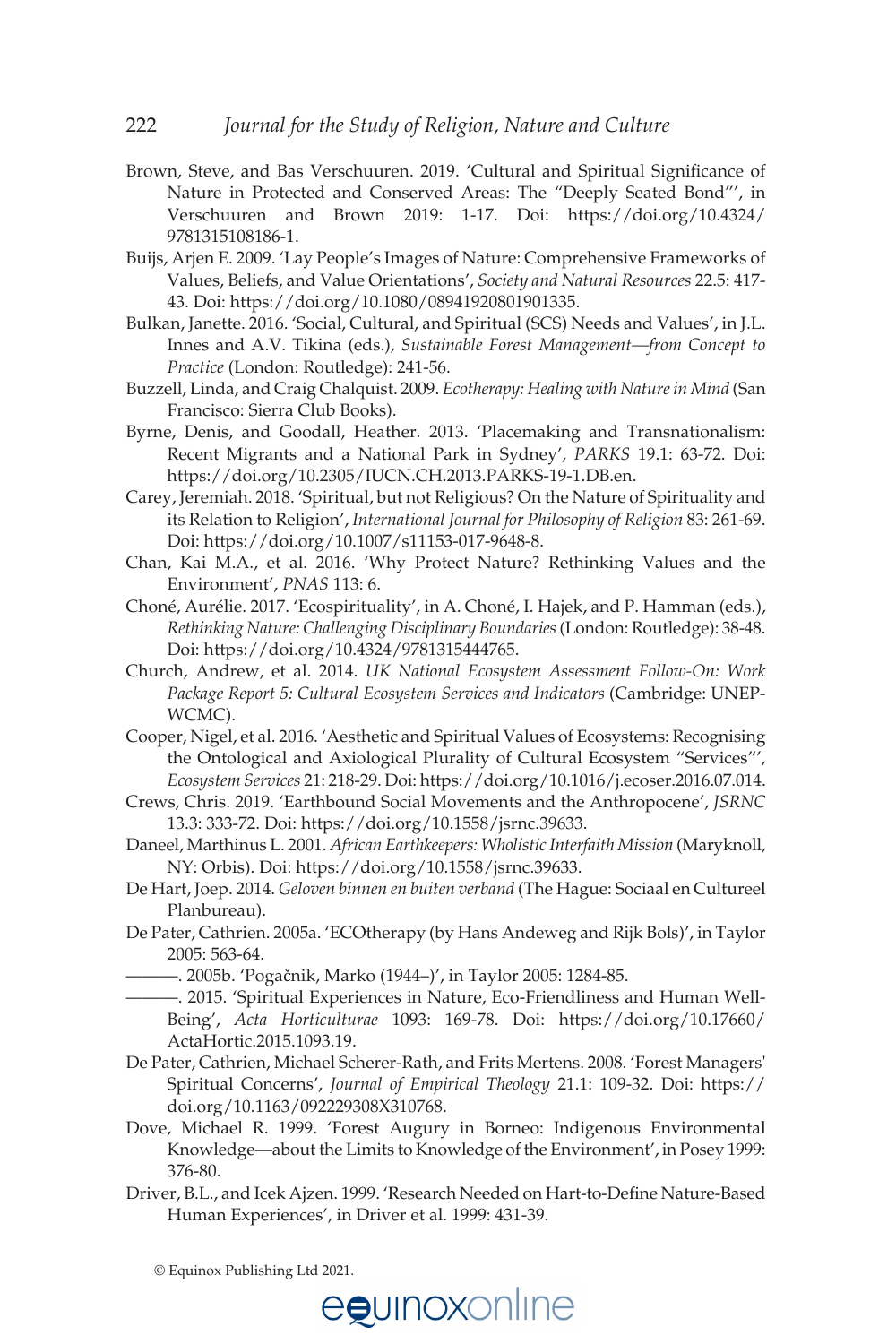- Driver, B.L., et al. (eds.). 1999. *Nature and the Human Spirit: Towards an Expanded Land Management Ethic* (State College, PA: Venture).
- Edwards, David, Tim Collins, and Reiko Goto. 2016. 'Does the Conservation Status of a Caledonian Forest also Indicate Cultural Ecosystem Value?', in M. Agnoletti and F. Emanueli (eds.), *Biocultural Diversity in Europe* (Switzerland: Springer): 369-88. Doi: [https://doi.org/10.1007/978-3-319-26315-1\\_20.](https://doi.org/10.1007/978-3-319-26315-1_20)
- Elands, Birgit, and Kris S.A. Van Koppen. 2012. 'Biocultural Diversity in the Netherlands: From Ecologically Noble Savages towards Biocultural Creatives', in B. Arts et al. (eds.), *Forest–People Interfaces: Understanding Community Forestry and Biocultural Diversity* (Wageningen: Wageningen Academic Publishers): 181-93. Doi: [https://doi.org/10.3920/978-90-8686-749-3\\_11](https://doi.org/10.3920/978-90-8686-749-3_11).
- Emmons, Robert A. 2003. *The Psychology of Ultimate Concern: Motivation and Spirituality in Personality* (New York: Guilford).
- FAO (Food and Agriculture Organisation of the United Nations). n.d. 'Sustainable Forest Management Toolbox'. Online: [http://www.fao.org/sustainable-forest](http://www.fao.org/sustainable-forestmanagement/toolbox/en/)[management/toolbox/en/](http://www.fao.org/sustainable-forestmanagement/toolbox/en/).
- Frederickson, Laura M., and Dorothy H. Anderson. 1999. 'A Qualitative Exploration of the Wilderness Experience as a Source of Spiritual Inspiration', *Journal of Environmental Psychology* 19.1: 21-39. Doi: [https://doi.org/10.1006/jevp.1998.](https://doi.org/10.1006/jevp.1998.0110)  [0110.](https://doi.org/10.1006/jevp.1998.0110)
- Freidel, D., Linda Schele, and Joy Parker. 2001. *Maya Cosmos: Three Thousand Years of the Shaman's Path* (New York: Harper).
- FSC (Forest Stewardship Council). 2015*. Principles and Criteria for Forest Stewardship*. Online: <https://ic.fsc.org/en/document-center/id/59>.
- Garfield, Andrew M., et al. 2014. 'The Oneness Beliefs Scale: Connecting Spirituality with Pro-Environmental Behavior', *Journal for the Scientilc Study of Religion* 5.2: 356-72. Doi:<https://doi.org/10.1111/jssr.12108>.
- Gilmour, Don. 2016. *Forty Years of Community-based Forestry: A Review of its Extent and Effectiveness* (FAO Forestry Paper, 176; Rome: Food and Agricultural Organisation of the United Nations).
- Grim, John, and Mary Evelyn Tucker. 2014. *Ecology and Religion* (Washington, D.C.: Island Press).
- Hansen, Margaret M., Reo Jones, and Kirsten Tocchini. 2017. 'Shinrin-Yoku (Forest Bathing) and Nature Therapy: A State-of-the-Art Review', *International Journal of Environmental Research and Public Health* 14.851: 1-48. Doi: [https://doi.org/](https://doi.org/10.3390/ijerph14080851)  [10.3390/ijerph14080851](https://doi.org/10.3390/ijerph14080851).
- Harmon, David, and Allen D. Putney (eds.). 2003. *The Full Value of Parks: From Economics to the Intangible* (Lanham: Rowman & Littlefield).
- Harrison, Victoria S. 2006. 'The Pragmatics of Defining Religion in a Multicultural World', *International Journal for Philosophy of Religion* 59.3: 133-52. Doi: <https://doi.org/10.1007/s11153-006-6961-z>.
- Harvey, Graham. 2006. *Animism: Respecting the Living World* (New York: Columbia University Press).
- Havik, Gilles, Birgit Elands, and C.S.A. van Koppen. 2015. 'An Encounter with One's Deeper Self and Energy: A Phenomenological Study among Spiritually Engaged Individuals in the Netherlands', *Ecopsychology* 7.2: 75-83. Doi: [https://doi.org/](https://doi.org/10.1089/eco.2015.0007)  [10.1089/eco.2015.0007.](https://doi.org/10.1089/eco.2015.0007)
- Hay, Robert. 1998. 'A Rooted Sense of Place in Cross-cultural Perspective', *Canadian Geographer* 42.3: 245-66. Doi: [https://doi.org/10.1111/j.1541-0064.1998.tb01894.x.](https://doi.org/10.1111/j.1541-0064.1998.tb01894.x)

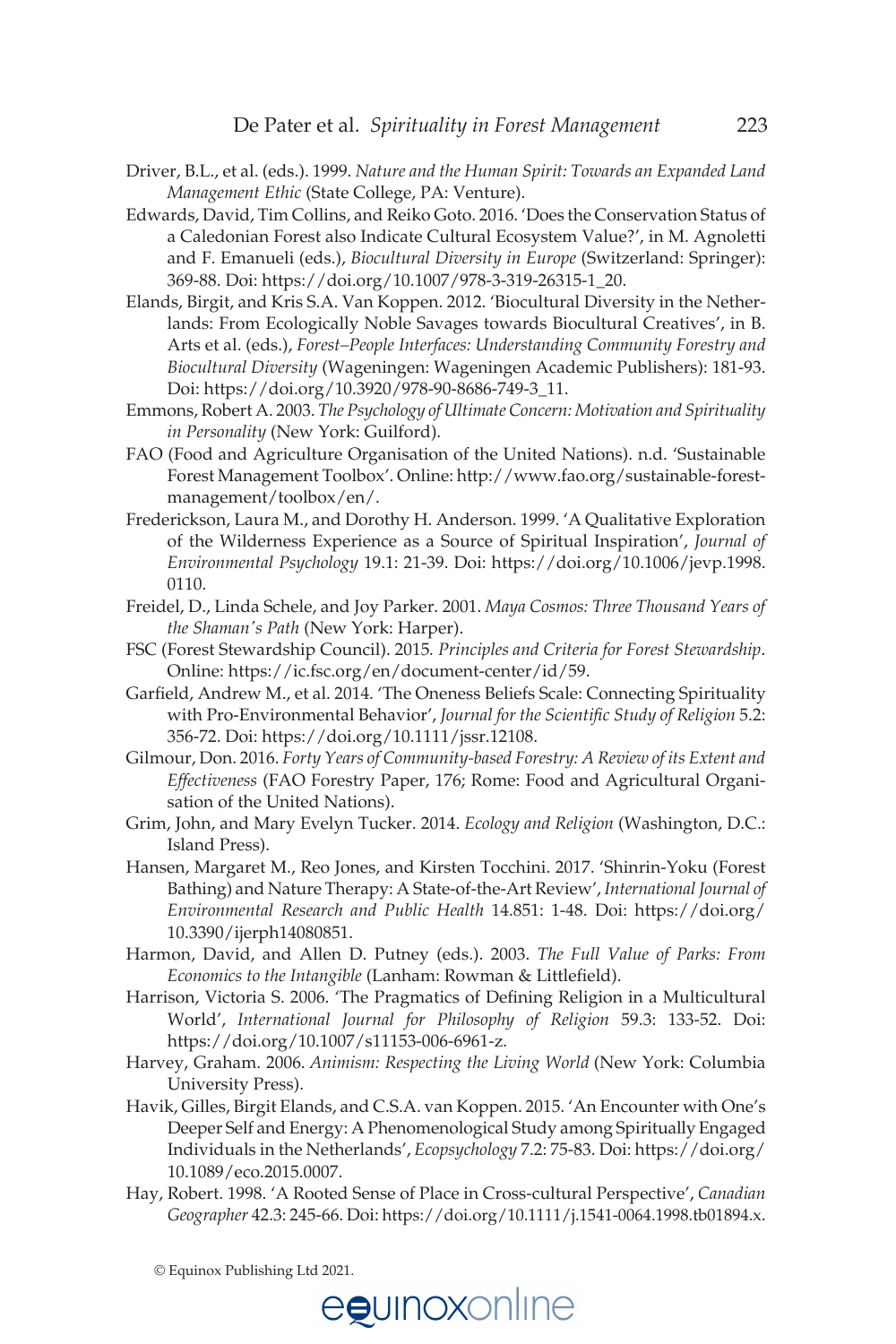Hedlund-de Witt, Annick. 2011. 'The Rising Culture and Worldview of Contemporary Spirituality: A Sociological Study of Potentials and Pitfalls for Sustainable Development', *Ecological Eonomics* 70.6: 1057-65. Doi: [https://doi.org/10.1016/](https://doi.org/10.1016/j.ecolecon.2011.01.020)  [j.ecolecon.2011.01.020](https://doi.org/10.1016/j.ecolecon.2011.01.020).

———. 2013. 'Pathways to Environmental Responsibility: A Qualitative Exploration of the Spiritual Dimension of Nature Experience', *JSRNC* 7.2: 154-86. Doi: <https://doi.org/10.1558/jsrnc.v7i2.154>.

- Heelas, Paul, and Linda Woodhead. 2005. *Spiritual Revolution: Why Religion is Giving Way to Spirituality* (Malden: Blackwell).
- Heiltsuk Tribal Council. n.d. *Culture*. Online: [http://www.heiltsuknation.ca/about-](http://www.heiltsuknation.ca/about-2/heiltsuk-culture/)[2/heiltsuk-culture/](http://www.heiltsuknation.ca/about-2/heiltsuk-culture/).
- Heintzman, Paul. 2009. 'Nature-Based Recreation and Spirituality: A Complex Relationship', *Leisure Sciences* 32.1: 72-89. Doi: [https://doi.org/10.1080/](https://doi.org/10.1080/01490400903430897)  [01490400903430897](https://doi.org/10.1080/01490400903430897).

———. 2011. 'Spiritual Outcomes of Wilderness Experience: A Synthesis of Recent Social Science Research', *Park Science* 28.3: 89-92.

- Hernandez, Nimachia. 2005. 'Blackfoot Cosmology as Natural Philosophy', in Taylor 2005: 202-205.
- Holbraad, Martin, and Morten A. Pedersen. 2017. *The Ontological Turn: An Anthropological Exposition* (Cambridge: Cambridge University Press). Doi: [https://doi.org/10.1017/9781316218907.](https://doi.org/10.1017/9781316218907)
- Howitt, Ricgard, and Sandra Suchet-Pearson. 2006. 'Rethinking the Building Blocks: Ontological Pluralism and the Idea of "Management"', *Geogralska Annaler, Series B:* Human Geography 88.3: 323-35. Doi: [https://doi.org/10.1111/j.1468-](https://doi.org/10.1111/j.1468-0459.2006.00225.x) [0459.2006.00225.x](https://doi.org/10.1111/j.1468-0459.2006.00225.x).
- Interfaith Rainforest Initiative. n.d. 'Uniting People of all Faiths to End Tropical Deforestation'. Online: <https://www.interfaithrainforest.org/>.
- IUFRO (International Union of Forest Research Organisations). 2007. *Guidelines for the Implementation of Social and Cultural Values in Sustainable Forest Management: A Scientilc Contribution to the Implementation of MCPFE–Vienna Resolution 3* (Vienna: IUFRO).
- Ivakhiv, Adrian. 2005. 'Earth Mysteries', in Taylor 2005: 525-28.
- James, George A. 2000. 'Ethical and Religious Dimensions of Chipko Resistance', in C. Chapple and M.E. Tucker (eds.), *Hinduism and Ecology: The Intersection of Earth, Sky, and Water* (Cambridge: Harvard University Press): 499-530.
- James, William. 2002 [1902]. *The Varieties of Religious Experience* (New York: Longmans, Green & Co.; unabridged republication of 2nd edn, Mineola: Dover, 2002).
- Jansen, Peter, et al. 2016. 'In Search of Religious Elements in the Dutch Nature Policy', *JSRNC* 10.1: 91-116. Doi: [https://doi.org/10.1558/jsrnc.v10i1.21368.](https://doi.org/10.1558/jsrnc.v10i1.21368)
- Jay, Marion, et al. 2012. 'Towards Access for All? Policy and Research on Access of Ethnic Minority Groups to Natural Areas in Four European Countries', *Forest Policy and Economics* 19: 4-11. Doi: [https://doi.org/10.1016/j.forpol.2011.12.008.](https://doi.org/10.1016/j.forpol.2011.12.008)
- Jones, Owain, and Paul Cloke. 2002. *Tree Cultures: The Place of Trees and Trees in Their Place* (Oxford: Berg).
- Kamitsis, Ilias, and Andrew J.P. Francis. 2013. 'Spirituality Mediates the Relationship between Engagement with Nature and Psychological Wellbeing', *Journal of Environmental Psychology* 36: 136-43. Doi: [https://doi.org/10.1016/j.jenvp.](https://doi.org/10.1016/j.jenvp.2013.07.013)  [2013.07.013](https://doi.org/10.1016/j.jenvp.2013.07.013).

© Equinox Publishing Ltd 2021.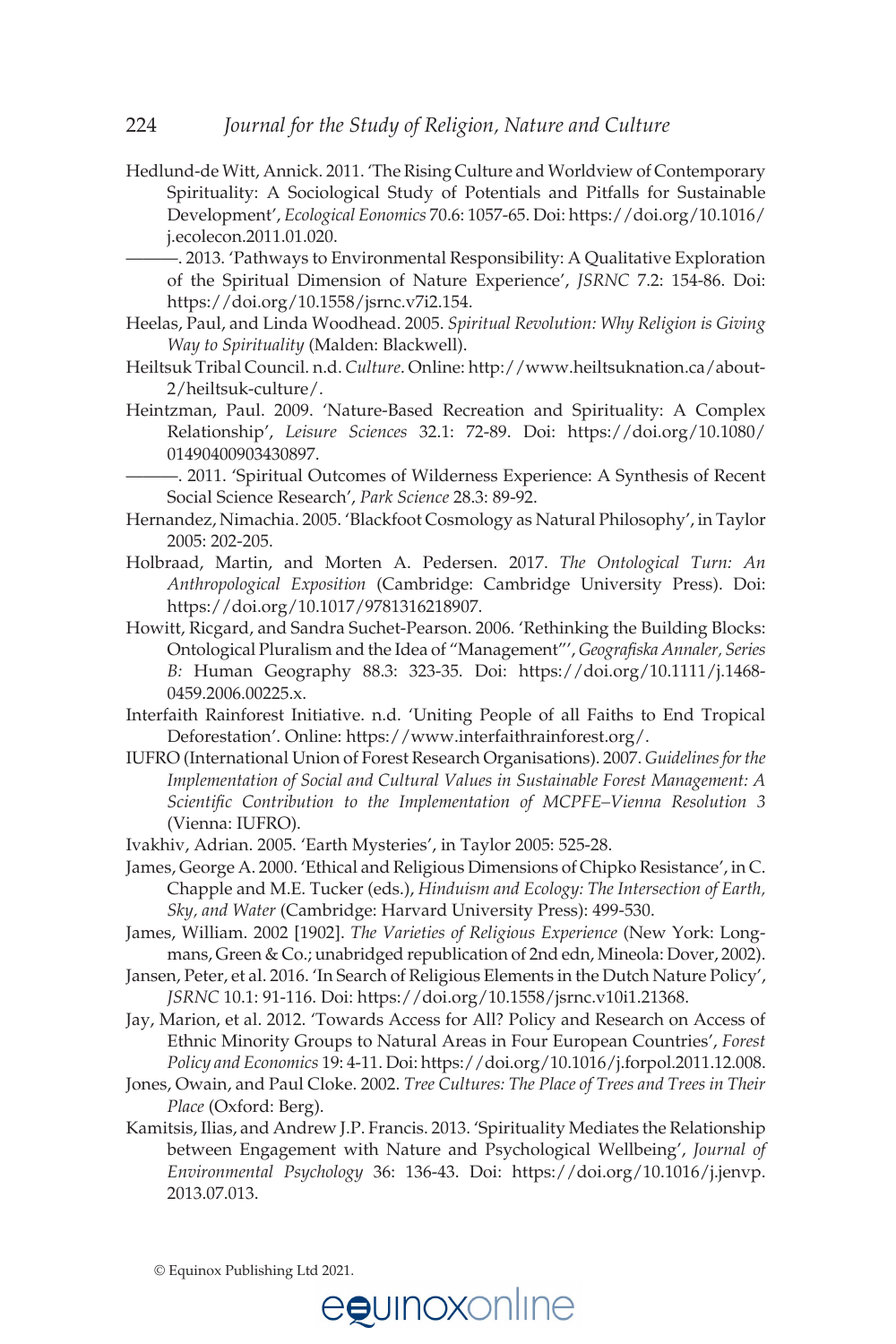- Kellert, Stephen R., and Edward O. Wilson (eds.). 1993. *The Biophilia Hypothesis* (Washington, D.C.: Island Press).
- Knippenberg, Hans. 2015. 'Secularization and Transformation of Religion in Post-war Europe', in Stanley D. Brunn (ed.), *The Changing World Religion Map: Sacred Places, Identities, Practices and Politics* (Dordrecht: Springer): 2101-27. Doi: [https://doi.org/10.1007/978-94-017-9376-6\\_111](https://doi.org/10.1007/978-94-017-9376-6_111).
- Konijnendijk, Cecil. 2008. *The Forest and the City: The Cultural Landscape of Urban Woodland* (Dordrecht: Springer, 2nd edn).
- Kooistra, Maja 2003. *De kracht van bomen. Spirituele ontmoetingen tussen mens en natuur* (Utrecht: Kosmos-Z&K/Servire).
- Langdon, Esther Jean. 2017. 'From rau to sares Plants: Translgurations of Shamanic Agency among the Siona Indian of Colombia', *Social Compass, International Review of Sociology of Religion* 64.3: 343-59. Doi: [https://doi.org/10.1177/](https://doi.org/10.1177/0037768617713654)  [0037768617713654](https://doi.org/10.1177/0037768617713654).
- Lewis, John L., and Stephen R.J. Sheppard. 2005. 'Ancient Values, New Challenges: Indigenous Spiritual Perceptions of Landscapes and Forest Management'*, Society and Natural Resources* 18: 907-20. Doi: [https://doi.org/10.1080/](https://doi.org/10.1080/08941920500205533)  [08941920500205533](https://doi.org/10.1080/08941920500205533).
- Li, Qing. 2018. *Shinrin-yoku. The Art and Science of Forest-Bathing* (London: Penguin).
- List, Peter, and Perry Brown. 1999. 'Moving Toward and Expanded Land Management Ethic', in Driver et al. 1999: 457-65.
- Maffi, Louisa. 2007. 'Biocultural Diversity and Sustainability', in J. Pretty et al. (eds.), *The Sage Handbook of Evironment and Society* (Los Angeles: Sage Publications): 267-76. Doi:<https://doi.org/10.4135/9781848607873.n18>.
- McFague, Sallie, 2000. 'An Ecological Christology: Does Christianity Have it?', in D.T. Hessel and R. Radford Ruether (eds.), *Christianity and Ecology: Seeking the Well-Being of Earth and Humans* (Cambridge: Harvard University Press): 29-45.
- MCPFE (Ministerial Conference on the Protection of Forests in Europe). 2002. *Improved Pan-European Indicators for Sustainable Forest Management as adopted by the MCPFE Expert Level Meeting 7–8 October 2002, Vienna, Austria* (Vienna: Vienna Liaison Office).
- MEA (Millennium Ecosystem Assessment). 2005. *Ecosystems and Human Well-being: Synthesis* (Washington, D.C.: Island Press).
- Muhar, Andreas, et al. 2017. 'A Model Integrating Social-Cultural Concepts of Nature into Frameworks of Interaction between Social and Natural Systems', *Journal of Environmental Planning & Management* 23: 1-22.
- Nugteren, Albertina. 2005. *Belief, Bounty and Beauty. Rituals around Sacred Trees in India* (Leiden: Brill). Doi: [https://doi.org/10.1163/9789047415619.](https://doi.org/10.1163/9789047415619)

———. 2018. 'Consolation and the "Poetics" of the Soil in Natural Burial Sites', in C. Jedan, A. Maddrell, and E. Venbrux (eds.), *Consolationscapes in the Face of Loss: Grief and Consolation in Space and Time* (New York: Routledge): 63-78. Doi: <https://doi.org/10.4324/9780815358800-4>.

- Otto, Rudolf. 1958 [1917]. *The Idea of the Holy: An Inquiry into the Non-rational Factor in the Idea of the Divine and its Relation to the Rational* (Oxford: Oxford University Press).
- Paaskoski, Lena. 2010. *The Reuse of Forest Professionals' Life Stories: Forest Professionals in the Changing Society—Oral History Project 1999–2002* (Punkaharju, Finland: Lusto/Finnish Oral History Network).

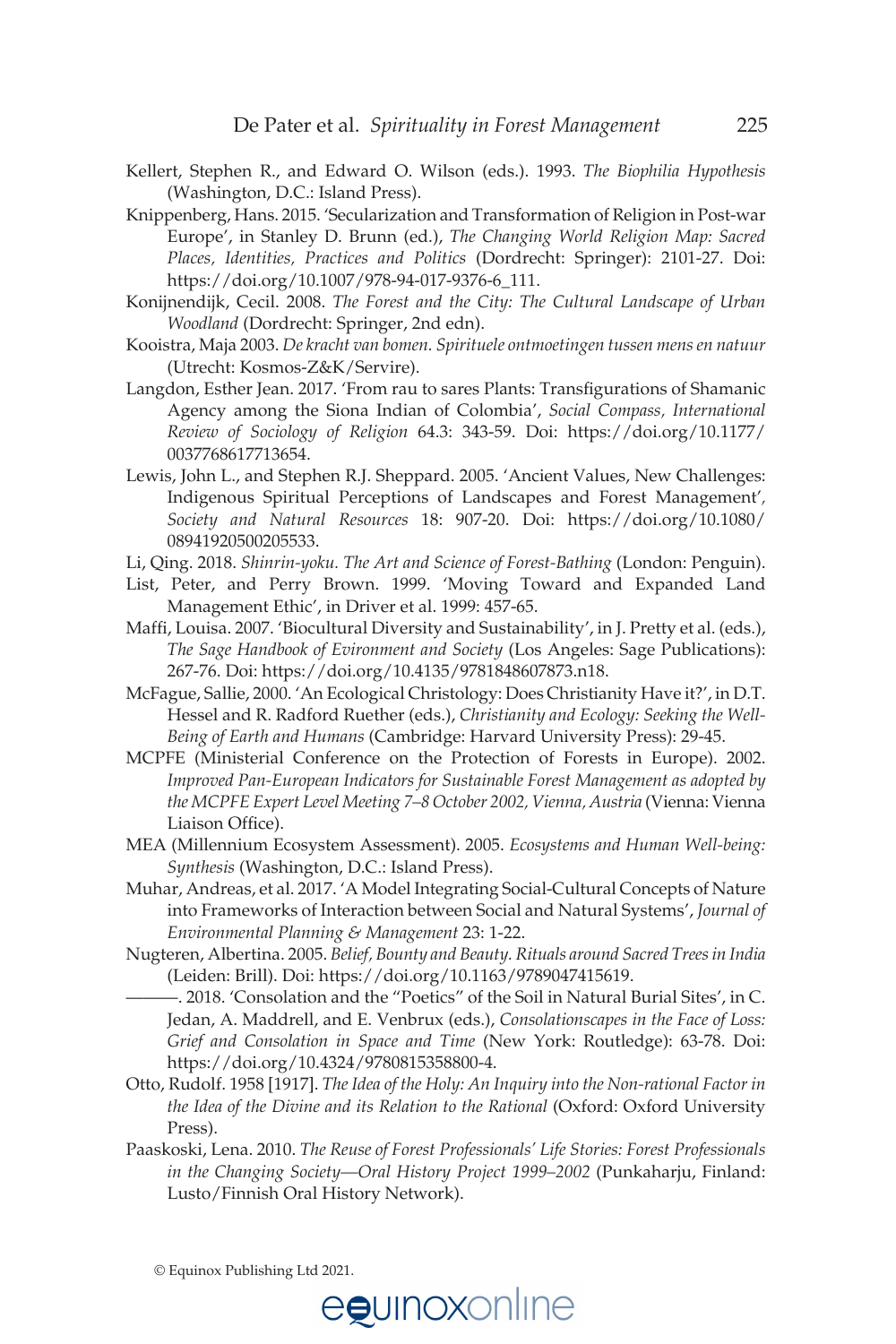- Parkes, Graham. 2003. 'Winds, Waters and Earth Energies: Fengshui and Sense of Place', in H. Selin and A. Kalland (eds.), *Nature across Cultures: Views of Nature and the Environment in Non-western Cultures* (Dordrecht: Kluwer): 185-209. Doi: [https://doi.org/10.1007/978-94-017-0149-5\\_10](https://doi.org/10.1007/978-94-017-0149-5_10).
- Pascual, Unai, et al. 2017. 'Valuing Nature's Contributions to People: The IPBES Approach', *Current Opinion in Environmental Sustainability* 26–27: 7-16. Doi: <https://doi.org/10.1016/j.cosust.2016.12.006>.
- Pedroli, Bas, and Roel During. 2019. *The Paradox of 'Makeable Nature'—Ingrained and Controversial: The Signilcance of Cultural Identity in Public Support for Nature Policy and Management* (Wot Technical Report, 166; Wageningen: Statutory Research Task Unit for Nature and the Environment).
- PEFC (Programme for the Endorsement of Forest Certification schemes). 2018. Sustainable Forest Management—Requirements. PEFC ST 1003:2018. Online: [https://www.ifcc-ksk.org/documents/documents/PEFC\\_ST\\_1003.2018\\_](https://www.ifcc-ksk.org/documents/documents/PEFC_ST_1003.2018_(SustainableForestManagement%E2%80%93Requirements).pdf) [\(SustainableForestManagement%E2%80%93Requirements\).pdf.](https://www.ifcc-ksk.org/documents/documents/PEFC_ST_1003.2018_(SustainableForestManagement%E2%80%93Requirements).pdf)
- Pogačnik, Marko. 2007. *Sacred Geography. Geomancy: Co-Creating the Earth Cosmos* (Great Barrington: Lindisfarne Books).
- Pope Francis. 2015. *Encyclical Letter Laudato Si' of the Holy Father Francis on Care for Our Common Home.* Online: [http://w2.vatican.va/content/francesco/en/](http://w2.vatican.va/content/francesco/en/encyclicals/documents/papa-francesco_20150524_enciclica-laudato-si.html)  [encyclicals/documents/papa-francesco\\_20150524\\_enciclica-laudato-si.html](http://w2.vatican.va/content/francesco/en/encyclicals/documents/papa-francesco_20150524_enciclica-laudato-si.html).
- Posey, D.A. (ed.). 1999. *Cultural and Spiritual Values of Biodiversity* (Nairobi: Intermediate Technology Publications/UNEP). Doi: [https://doi.org/10.3362/](https://doi.org/10.3362/9781780445434)  [9781780445434](https://doi.org/10.3362/9781780445434).
- Pretty, Jules, et al. 2009. 'The Intersections of Biological Diversity and Cultural Diversity: Towards Integration', *Conservation and Society* 7.2: 100-112. Doi: [https://doi.org/10.4103/0972-4923.58642.](https://doi.org/10.4103/0972-4923.58642)
- Raymond, Christopher M., Marketta Kyttä, and Richard Stedman. 2017. 'Sense of Place, Fast and Slow: The Potential Contributions of Affordance Theory to Sense of Place', *Frontiers in Psychology* 8.1674: 1-14. Doi: [https://doi.org/10.3389/](https://doi.org/10.3389/fpsyg.2017.01674)  [fpsyg.2017.01674.](https://doi.org/10.3389/fpsyg.2017.01674)
- Redmond, Louis. 1999. 'Diverse Native American Perspectives on the Use of Sacred Areas on Public Lands', in Driver et al. 1999: 127-33.
- Reichel, Elisabeth. 1992. 'Shamanistic Modes for Environmental Accounting in the Colombian Amazon: Lessons from Indigenous Ethno-ecology for Sustainable Development'. Presented at *International Symposium on Indigenous Knowledge and Sustainable Development,* 20–26 September 1992 (Silang: International Institute of Rural Reconstruction). Doi: [https://doi.org/10.1080/02604020590902362.](https://doi.org/10.1080/02604020590902362)
- Roberts, Elizabeth. 1999. 'Place and Spirit in Public Land Management', in Driver et al. 1999: 61-80.
- Roncken, Paul A. 2018. 'Shades of Sublime: A Design for Landscape Experiences as an Instrument in the Making of Meaning' (PhD thesis, Wageningen: Wageningen University). Doi: [https://doi.org/10.18174/427612.](https://doi.org/10.18174/427612)
- Saler, Benson. 2000 [1993]. *Conceptualizing Religion: Immanent Anthropologists, Transcendent Natives, and Unbounded Categories* (New York: Berghahn Books).
- Satterfield, Terra. 2002. Anatomy of a Conflict: Identity, Knowledge, and Emotion in Old-*Growth Forests* (Vancouver: UBC Press).
- Smart, Ninian. 1973. *The Science of Religion & the Sociology of Knowledge: Some Methodological Questions* (Princeton: Princeton University Press).

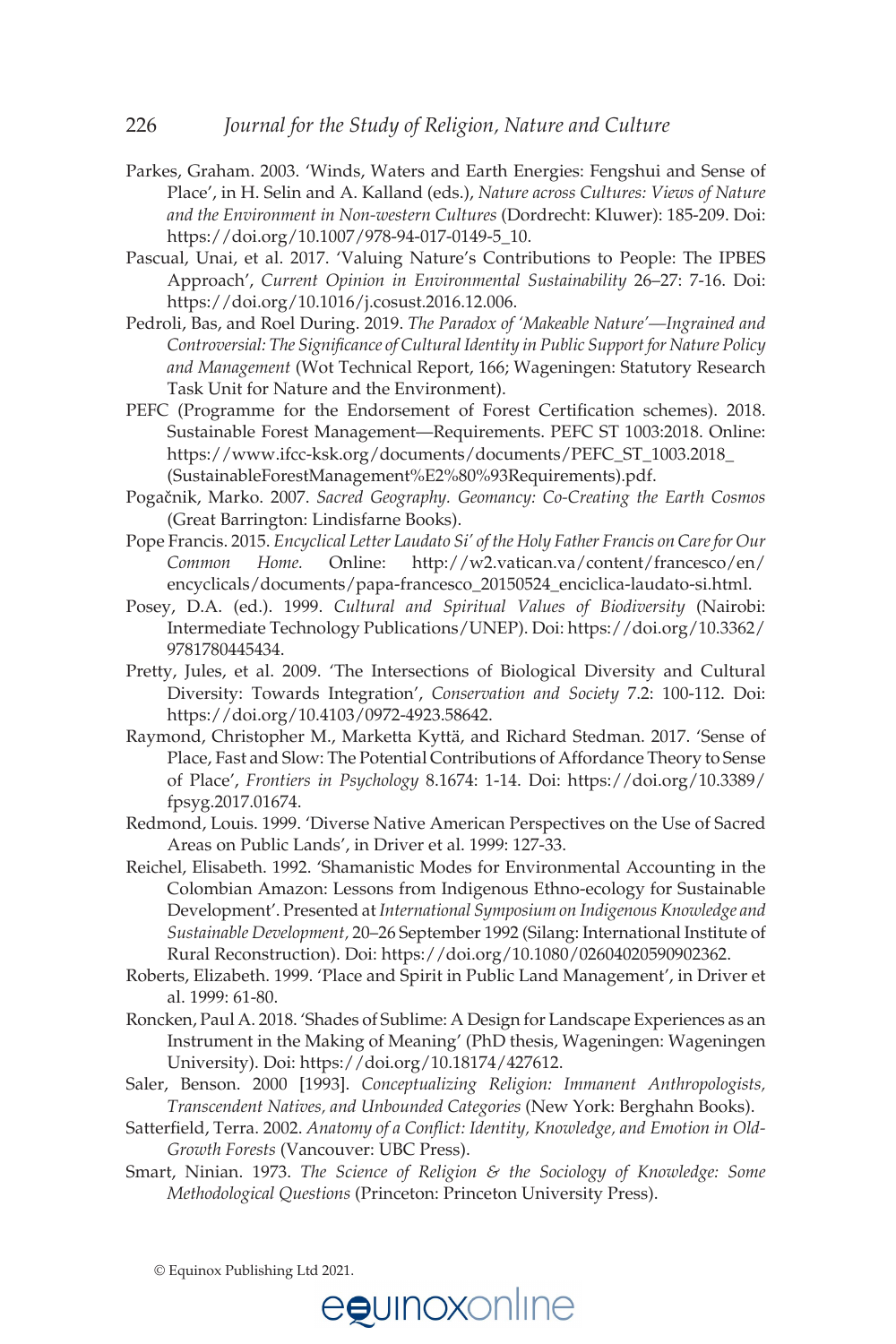———. 1996. *Dimensions of the Sacred: An Anatomy of the World's Beliefs* (Berkeley: University of California Press).

———. 2002. *The World's Religions* (Cambridge: Cambridge University Press, 2nd edn).

Snodgrass, Jeffrey G., and Kristina Tiedje. 2008. 'Indigenous Nature Reverence and Conservation: Seven Ways of Transcending an Unnecessary Dichotomy', *JSRNC* 2.1: 6-29. Doi: [https://doi.org/10.1558/jsrnc.v2i1.6.](https://doi.org/10.1558/jsrnc.v2i1.6)

Southwold, Martin. 1978. 'Buddhism and the Definition of Religion', *Man* 13.3: 362-79. Doi: <https://doi.org/10.2307/2801935>.

Sponsel, Leslie E. 2012. *Spiritual Ecology: A Quiet Revolution* (Santa Barbara: Praeger).

Studley, John, and Peter Horsley. 2019. 'Spiritual Governance as an Indigenous Behavioural Practice: Implications for Protected and Conserved Areas', in Verschuuren and Brown 2019: 72-84. Doi: [https://doi.org/10.4324/](https://doi.org/10.4324/9781315108186-5)  [9781315108186-5](https://doi.org/10.4324/9781315108186-5).

Summers, James K., and Deborah N. Vivian. 2018. 'Ecotherapy: A Forgotten Ecosystem Service: A Review', *Frontiers in Psychology* 9.1389: 1-14. Doi: <https://doi.org/10.3389/fpsyg.2018.01389>.

Taylor, Bron. 2007. 'Exploring Religion, Nature and Culture: Introducing the Journal for the Study of Religion, Nature and Culture', *JSRNC* 1.1: 5-24. Doi: [https://](https://doi.org/10.1558/jsrnc.v1i1.5)  [doi.org/10.1558/jsrnc.v1i1.5](https://doi.org/10.1558/jsrnc.v1i1.5).

———. 2010a. *Dark Green Religion: Nature Spirituality and the Planetary Future* (Berkeley: University of California Press).

———. 2010b. 'Dark Green Religion: Nature Spirituality and the Planetary Future: Chapter 1, Additional Notes'. Online: [http://www.brontaylor.com/](http://www.brontaylor.com/environmental_books/dgr/chapter1.html#3)  [environmental\\_books/dgr/chapter1.html#3](http://www.brontaylor.com/environmental_books/dgr/chapter1.html#3).

———. 2016. 'The Greening of Religion Hypothesis (Part One): From Lynn White, Jr and Claims That Religions Can Promote Environmentally Destructive Attitudes and Behaviors to Assertions They Are Becoming Environmentally Friendly'*, JSRNC* 10.3: 268-305. Doi: <https://doi.org/10.1558/jsrnc.v10i3.29010>.

- Taylor, Bron (ed.). 2005. *Encyclopedia of Religion and Nature* (London: Thoemnes Continuum).
- Taylor, Bron, Gretel Van Wieren, and Bernard Zaleha. 2016. 'The Greening of Religion Hypothesis (Part Two): Assessing the Data from Lynn White, Jr, to Pope Francis', *JSRNC* 10.3: 306-78. Doi: [https://doi.org/10.1558/jsrnc.v10i3.29011.](https://doi.org/10.1558/jsrnc.v10i3.29011)
- Terhaar, Terry. 2009. 'Evolutionary Advantages of Intense Spiritual Experience in Nature', *JSRNC* 3.3: 303-39. Doi: <https://doi.org/10.1558/jsrnc.v3i3.303>.
- Timko, Joleen, and Jaime Revenaz Webbe. 2020. *Indigenous Forest Governance: Challenges, Enabling Conditions and Factors for Success* (Vancouver: Canadian International Resources and Development Institute, University of British Columbia).
- Trosper, Ronald A., and John A. Parrotta. 2012. 'The Growing Importance of Traditional Forest-Related Knowledge', in J.A. Parrotta and R.L. Trosper (eds.), *Traditional Forest-Related Knowledge: Sustaining Communities, Ecosystems and Biocultural Diversity* (Dordrecht: Springer): 1-36. Doi: [https://doi.org/10.1007/](https://doi.org/10.1007/978-94-007-2144-9_1)  [978-94-007-2144-9\\_1](https://doi.org/10.1007/978-94-007-2144-9_1).
- UNESCO. n.d. 'Heritage of Religious Interest: UNESCO Initiative on Heritage of Religious Interest'. Online: [https://whc.unesco.org/en/religious-sacred-heritage/.](https://whc.unesco.org/en/religious-sacred-heritage/)
- Van den Berg, Agnes E. 2017. 'From Green Space to Green Prescriptions: Challenges and Opportunities for Research and Practice', *Frontiers in Psychology* 8.268: 1-4. Doi: <https://doi.org/10.3389/fpsyg.2017.00268>.